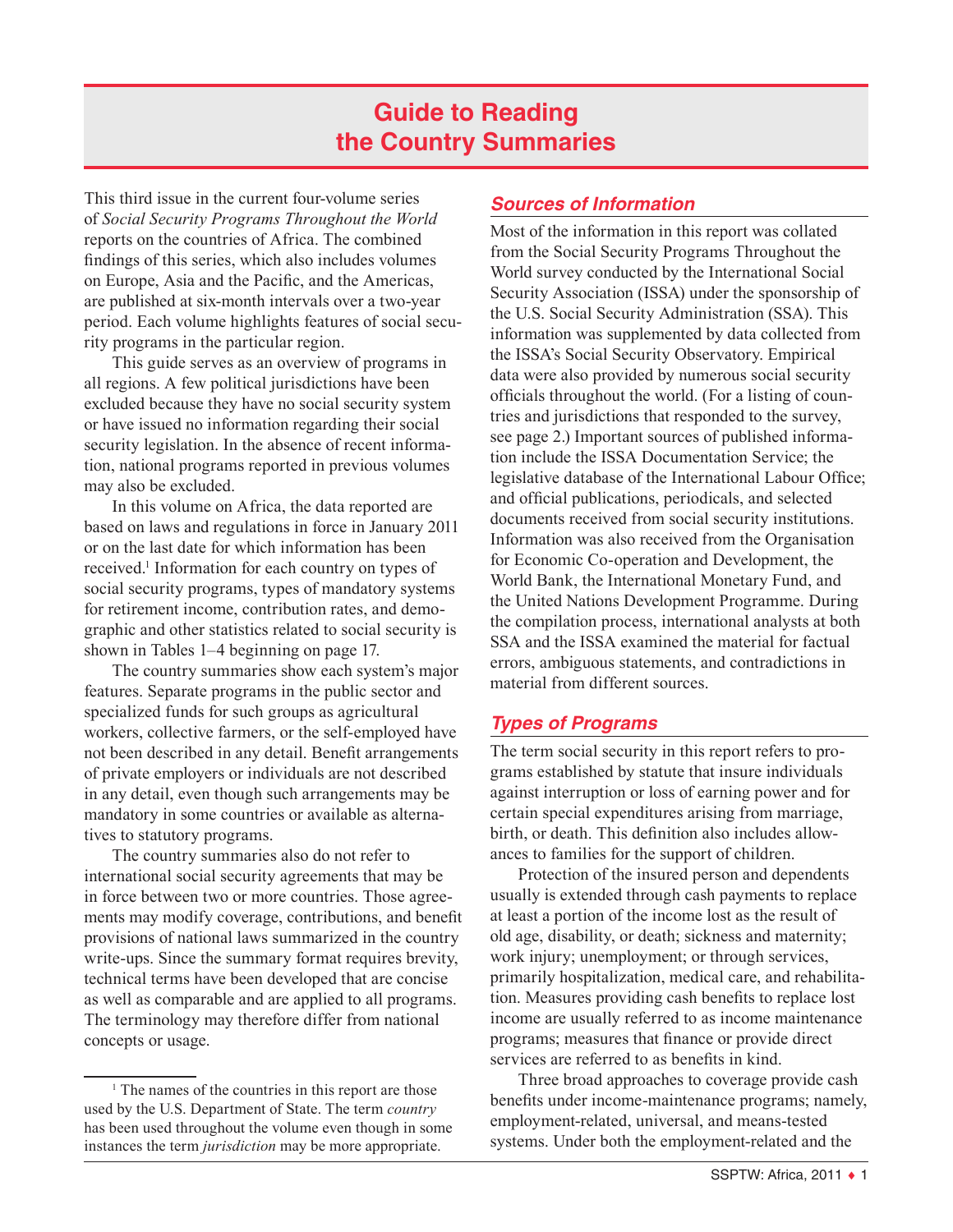universal approaches, the insured, dependents, and survivors can claim benefits as a matter of right. Under means-tested approaches, benefits are based on a comparison of a person's income or resources against a standard measure. Some countries also provide other types of coverage.

### *Employment-Related*

Employment-related systems, commonly referred to as social insurance systems, generally base eligibility for pensions and other periodic payments on length of employment or self-employment or, in the case of family allowances and work injuries, on the existence of the employment relationship itself. The amount of pensions (long-term payments, primarily) and of other periodic (short-term) payments in the event of unemployment, sickness, maternity, or work injury is usually related to the level of earnings before any of these contingencies caused earnings to cease. Such programs are financed entirely or largely from contributions (usually a percentage of earnings) made by employers, workers, or both and are in most instances compulsory for defined categories of workers and their employers.

The creation of notional defined contributions (NDC) is a relatively new method of calculating benefits. NDC schemes are a variant of contributory social insurance that seek to tie benefit entitlements more closely to contributions. A hypothetical account is created for each insured person that is made up of all contributions during his or her working life and, in some cases, credit for unpaid activity such as caregiving. A pension is calculated by dividing that amount by the average life expectancy at the time of retirement and indexing it to various economic factors. When benefits are due, the individual's notional account balance is converted into a periodic pension payment.

Some social insurance systems permit voluntary affiliation of workers, especially the self-employed. In some instances, the government subsidizes such programs to encourage voluntary participation.

The government is, pro forma, the ultimate guarantor of many benefits. In many countries, the national government participates in the financing of employment-related as well as other social security programs. The government may contribute through an appropriation from general revenues based on a percentage of total wages paid to insured workers, finance part or all of the cost of a program, or pay a subsidy to make

### **Countries in Africa that Responded to the Social Security Programs Throughout the World Survey**

| Algeria                         | Gabon            | Senegal        |
|---------------------------------|------------------|----------------|
| <b>Benin</b>                    | Gambia           | Seychelles     |
| <b>Botswana</b>                 | Ghana            | Sierra Leone   |
| <b>Burkina Faso</b>             | Guinea           | South Africa   |
| <b>Burundi</b>                  | Kenya            | Sudan          |
| Cameroon                        | Liberia          | Swaziland      |
| Cape Verde                      | Madagascar       | Tanzania       |
| <b>Central African Republic</b> | Mali             | <b>Togo</b>    |
| Chad                            | Mauritania       | <b>Tunisia</b> |
| Congo (Brazzaville)             | <b>Mauritius</b> | Uganda         |
| Congo (Kinshasa)                | Morocco          | Zambia         |
| Côte d'Ivoire                   | Niger            | Zimbabwe       |
| Egypt                           | Nigeria          |                |
| Ethiopia                        | Rwanda           |                |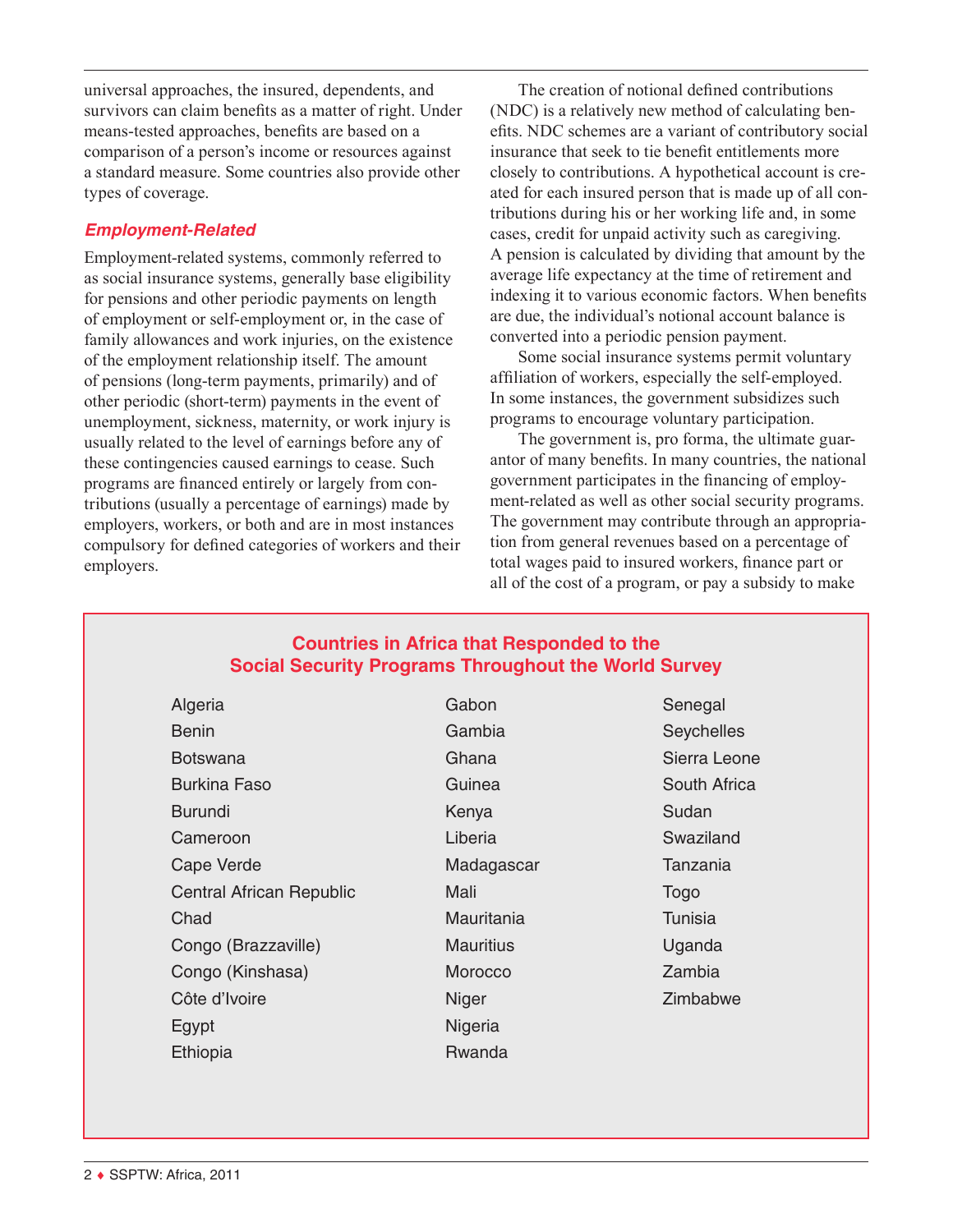up any deficit of an insurance fund. In some cases, the government pays the contributions for low-paid workers. These arrangements are separate from obligations the government may have as an employer under systems that cover government employees. Social security contributions and other earmarked income are kept in a dedicated fund and are shown as a separate item in government accounts. (For further details on the government's role in financing social security, see Source of Funds under Old Age, Disability, and Survivors.)

#### *Universal*

Universal programs provide flat-rate cash benefits to residents or citizens, without consideration of income, employment, or means. Typically financed from general revenues, these benefits may apply to all persons with sufficient residency. Universal programs may include old-age pensions for persons over a certain age; pensions for workers with disabilities, widow(er)s, and orphans; and family allowances. Most social security systems incorporating a universal program also have a second-tier earnings-related program. Some universal programs, although receiving substantial support from income taxes, are also financed in part by contributions from workers and employers.

#### *Means-Tested*

Means-tested programs establish eligibility for benefits by measuring individual or family resources against a calculated standard usually based on subsistence needs. Benefits are limited to applicants who satisfy a means test. The size and type of benefits awarded are determined in each case by administrative decision within the framework of the law.

The specific character of means, needs, or income tests, as well as the weight given to family resources, differ considerably from country to country. Such programs, commonly referred to as social pensions or equalization payments, traditionally are financed primarily from general revenues.

Means-tested systems constitute the sole or principal form of social security in only a few jurisdictions. In other jurisdictions, contributory programs operate in tandem with income-related benefits. In such instances, means- or income-tested programs may be administered by social insurance agencies. Means-tested programs apply to persons who are not in covered employment or whose benefits under employment-related programs, together with other individual or family resources, are inadequate to meet subsistence or special needs. Although means-tested

programs can be administered at the national level, they are usually administered locally.

In this report, when national means-tested programs supplement an employment-related benefit, the existence of a means-tested program is generally noted, but no details concerning it are given. When a means-tested program represents the only or principal form of social security, however, further details are provided.

### *Other Types of Programs*

Three other types of programs are those delivered, mainly through financial services providers (individual accounts, mandatory occupational pensions, and mandatory private insurance), publicly operated provident funds, and employer-liability systems.

#### **Programs Delivered by Financial Services Providers**

*Individual account.* Applies to a program where covered persons and/or employers contribute a certain percentage of earnings to the covered person's individual account managed by a contracted public or private fund manager. Participation may be mandatory or voluntary. The responsibility to establish membership in a scheme and the option to choose a fund manager lie with the individual. The accumulated capital in the individual account is normally intended as a source of income replacement for the contingencies of retirement, disability, ill health, or unemployment. It may also be possible for eligible survivors to access the accumulated capital in the case of the insured's death.

Contributions are assigned to an employee's individual account. The employee, and sometimes the employer, must pay administrative fees for the management of the individual account and usually purchase a separate policy for disability and survivors insurance.

*Mandatory occupational pension.* Applies to a program where employers are mandated by law to provide occupational pension schemes financed by employer, and in some cases, employee contributions. Benefits may be paid as a lump sum, annuity, or pension.

*Mandatory private insurance.* Applies to a program where individuals are mandated by law to purchase insurance directly from a private insurance company.

**Provident Funds.** These funds, which exist primarily in developing countries, are essentially compulsory savings programs in which regular contributions withheld from employees' wages are enhanced, and often matched, by employers' contributions. The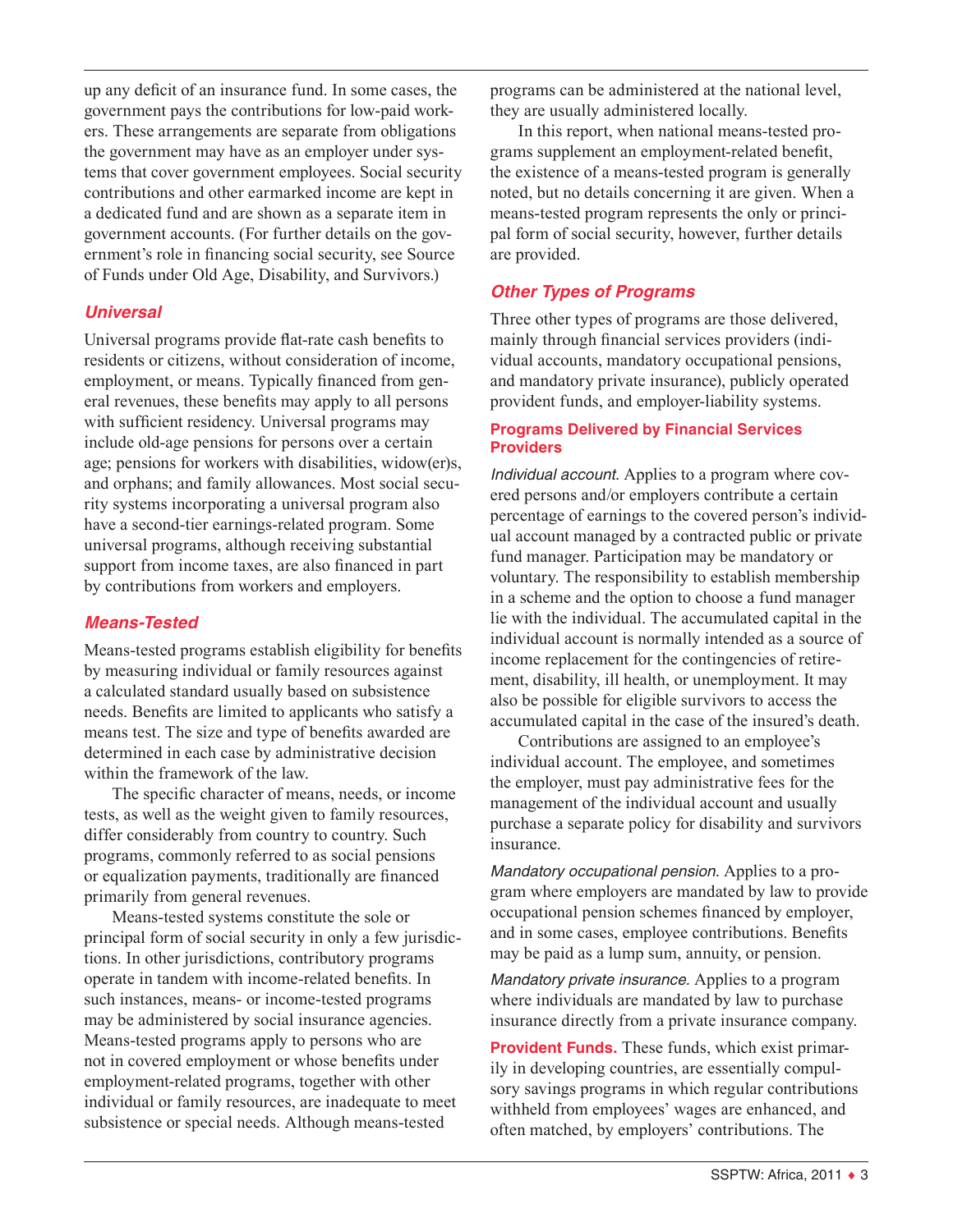contributions are set aside and invested for each employee in a single, publicly managed fund for later repayment to the worker when defined contingencies occur. Typically, benefits are paid in a lump sum with accrued interest, although in certain circumstances drawdown provisions enable partial access to savings prior to retirement or other defined contingencies. On retirement, some provident funds also permit beneficiaries to purchase an annuity or opt for a pension. Some provident funds provide pensions for survivors.

**Employer-Liability Systems.** Under these systems, workers are usually protected through labor codes that require employers, when liable, to provide specified payments or services directly to their employees. Specified payments or services can include the payment of lump-sum gratuities to the aged or disabled; the provision of medical care, paid sick leave, or both; the payment of maternity benefits or family allowances; the provision of temporary or long-term cash benefits and medical care in the case of a work injury; or the payment of severance indemnities in the case of dismissal. Employer-liability systems do not involve any direct pooling of risk, since the liability for payment is placed directly on each employer. Employers may insure themselves against liability, and in some jurisdictions such insurance is compulsory.

### *Format of Country Summaries*

Each country summary discusses five types of programs:

- Old age, disability, and survivors;
- Sickness and maternity;
- Work injury;
- Unemployment; and
- Family allowances.

#### *Old Age, Disability, and Survivors*

Benefits under old age, disability, and survivor programs usually cover long-term risks, as distinct from short-term risks such as temporary incapacity resulting from sickness and maternity, work injury, or unemployment. The benefits are normally pensions payable for life or for a considerable number of years. Such benefits are usually provided as part of a single system with common financing and administration as well as interrelated qualifying conditions and benefit formulas.

The laws summarized under Old Age, Disability, and Survivors focus first on benefits providing

pensions or lump-sum payments to compensate for loss of income resulting from old age or permanent retirement. Such benefits are usually payable after attaining a specified statutory age. Some countries require complete or substantial retirement to become eligible for a pension; other countries pay a retirement pension at a certain age regardless of whether workers retire or not.

The second type of long-term risk for which pensions are provided is disability (referred to in some countries as invalidity). Disability may be generally defined as long-term and more or less total work impairment resulting from a nonoccupational injury or disease. (Disability caused by a work injury or occupational disease is usually compensated under a separate program; see Work Injury.)

The third type of pension is payable to dependents of insured workers or pensioners who die. (Pensions for survivors of workers injured while working are usually provided under a separate Work Injury program.)

**Coverage.** The extent of social security coverage in any given country is determined by a number of diverse factors, including the kind of system, sometimes the age of the system, and the degree of economic development. A program may provide coverage for the entire country or some portion of the workforce.

In principle, universal systems cover the entire population for the contingencies of old age, disability, and survivorship. A person may have to meet certain conditions, such as long-term residence or citizenship. Many countries exclude aliens from benefits unless there is a reciprocal agreement with the country of which they are nationals.

The extent of employment-related benefits is usually determined by the age of the system. Historically, social security coverage was provided first to government employees and members of the armed forces, then to workers in industry and commerce, and eventually extended to the vast majority of wage earners and salaried employees through a general system. As a result, public employees (including military personnel and civil servants), teachers, and employees of public utilities, corporations, or monopolies are still covered by occupation-specific separate systems in many countries.

In many countries, special occupational systems have been set up for certain private-sector employees, such as miners, railway workers, and seamen. Qualifying conditions and benefits are often more liberal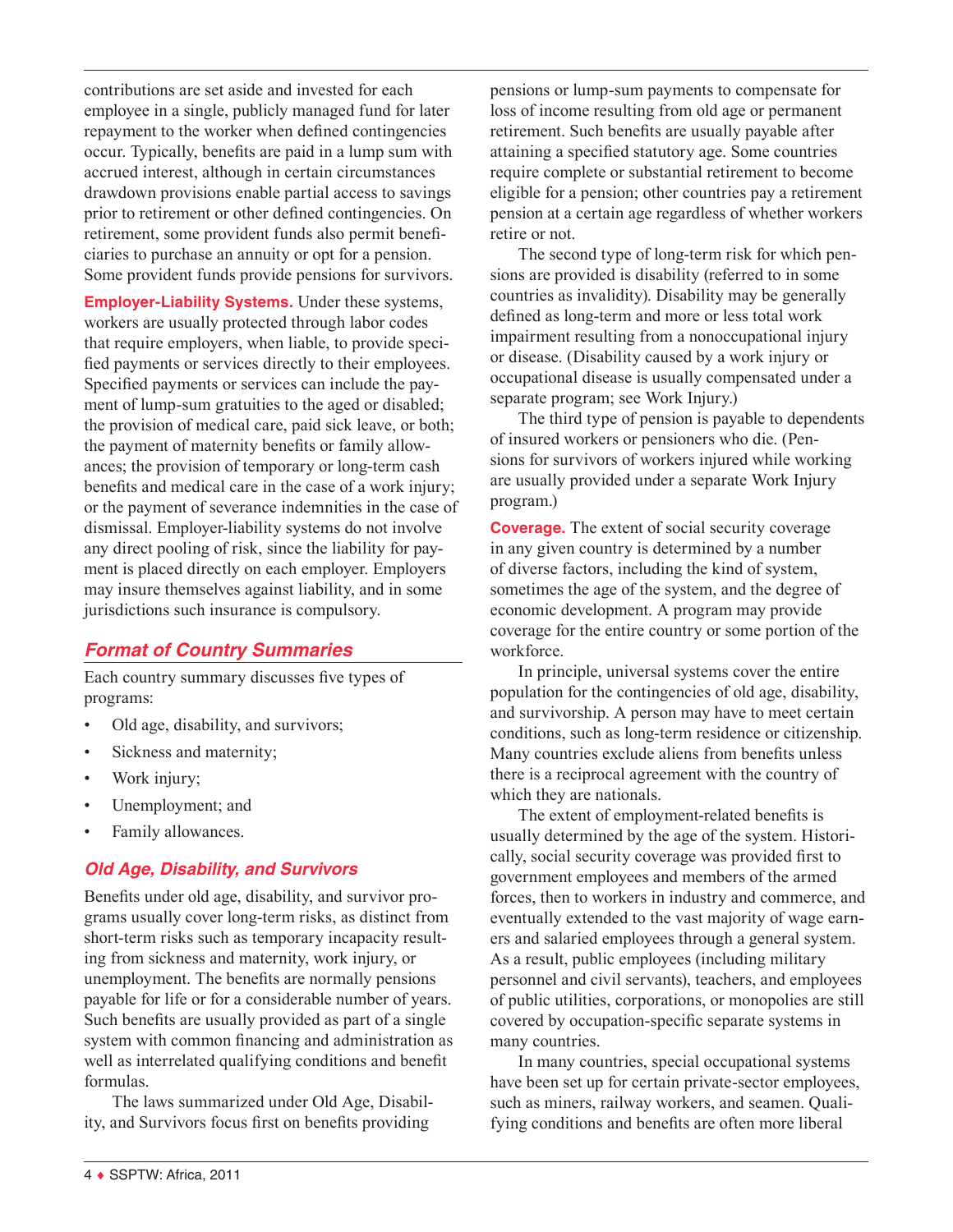than under the general system. The risk involved in an occupation, its strategic importance for economic growth, and the economic and political strength of trade unions may have had a role in shaping the type and size of benefits offered by the particular program.

Groups that might be considered difficult to administer—family workers, household workers, day workers, agricultural workers, and the selfemployed—were often initially excluded from coverage. The trend has been to extend coverage to these groups under separate funds or to bring them gradually under the general system. In some countries, noncovered workers become eligible for the right to an eventual pension if they make voluntary contributions at a specified level. Some systems also provide voluntary coverage for women who leave the labor force temporarily to have children or to raise a family, or for self-employed persons not covered by a mandatory program. Some developed countries with younger programs have constructed a unified national program, thus largely bypassing the need for developing separate industrial or agricultural funds.

Most developing countries have extended coverage gradually. Their first steps toward creating a social security system have commonly been to cover wage and salary workers against loss of income due to work injury, and then old age and, less commonly, disability.

In a number of developing countries, particularly in those that were once British colonies, this initial step has come via the institutional form of provident funds. Most provident funds provide coverage for wage and salary workers in the government and private sector. A few funds have exclusions based on the worker's earnings or the size of the firm. Funds that exclude employees with earnings above a certain level from compulsory coverage may in some cases give them the option to affiliate or continue to participate voluntarily.

**Source of Funds.** The financing of benefits for oldage, disability, and survivor programs can come from three possible sources:

- A percentage of covered wages or salaries paid by the worker,
- A percentage of covered payroll paid by the employer, and
- A government contribution.

Almost all pension programs under social insurance (as distinct from provident funds or universal systems) are financed at least in part by employer and employee contributions. Many derive their funds from all three sources. Contributions are determined by applying a percentage to salaries or wages up to a certain maximum. In many cases the employer pays a larger share.

The government's contribution may be derived from general revenues or, less commonly, from special earmarked or excise taxes (for example, a tax on tobacco, gasoline, or alcoholic beverages). Government contributions may be used in different ways to defray a portion of all expenditures (such as the cost of administration), to make up deficits, or even to finance the total cost of a program. Subsidies may be provided as a lump sum or an amount to make up the difference between employer/employee contributions and the total cost of the system. A number of countries reduce or, in some cases, eliminate contributions for the lowest-paid wage earners, financing their benefits entirely from general revenues or by the employer's contribution.

The contribution rate apportioned between the sources of financing may be identical or progressive, increasing with the size of the wage or changing according to wage class. Where universal and earnings-related systems exist side by side, and the universal benefit is not financed entirely by the government, separate rates may exist for each program. In other instances, flat-rate weekly contributions may finance basic pension programs. These amounts are uniform for all workers of the same age and sex, regardless of earnings level. However, the self-employed may have to contribute at a higher rate than wage and salary workers, thereby making up for the employer's share.

For administrative purposes, a number of countries assess a single overall social security contribution covering several contingencies. Benefits for sickness, work injury, unemployment, and family allowances as well as pensions may be financed from this single contribution. General revenue financing is the sole source of income in some universal systems. The contribution of the resident or citizen may be a percentage of taxable income under a national tax program. General revenues finance all or part of the means-tested supplementary benefits in many countries.

Contribution rates, as a rule, are applied to wages or salaries only up to a statutory ceiling. A portion of the wage of highly paid workers will escape taxation but will also not count in determining the benefit. In a few cases, an earnings ceiling applies for the determination of benefits but not for contribution purposes. In some countries, contribution rates are applied not to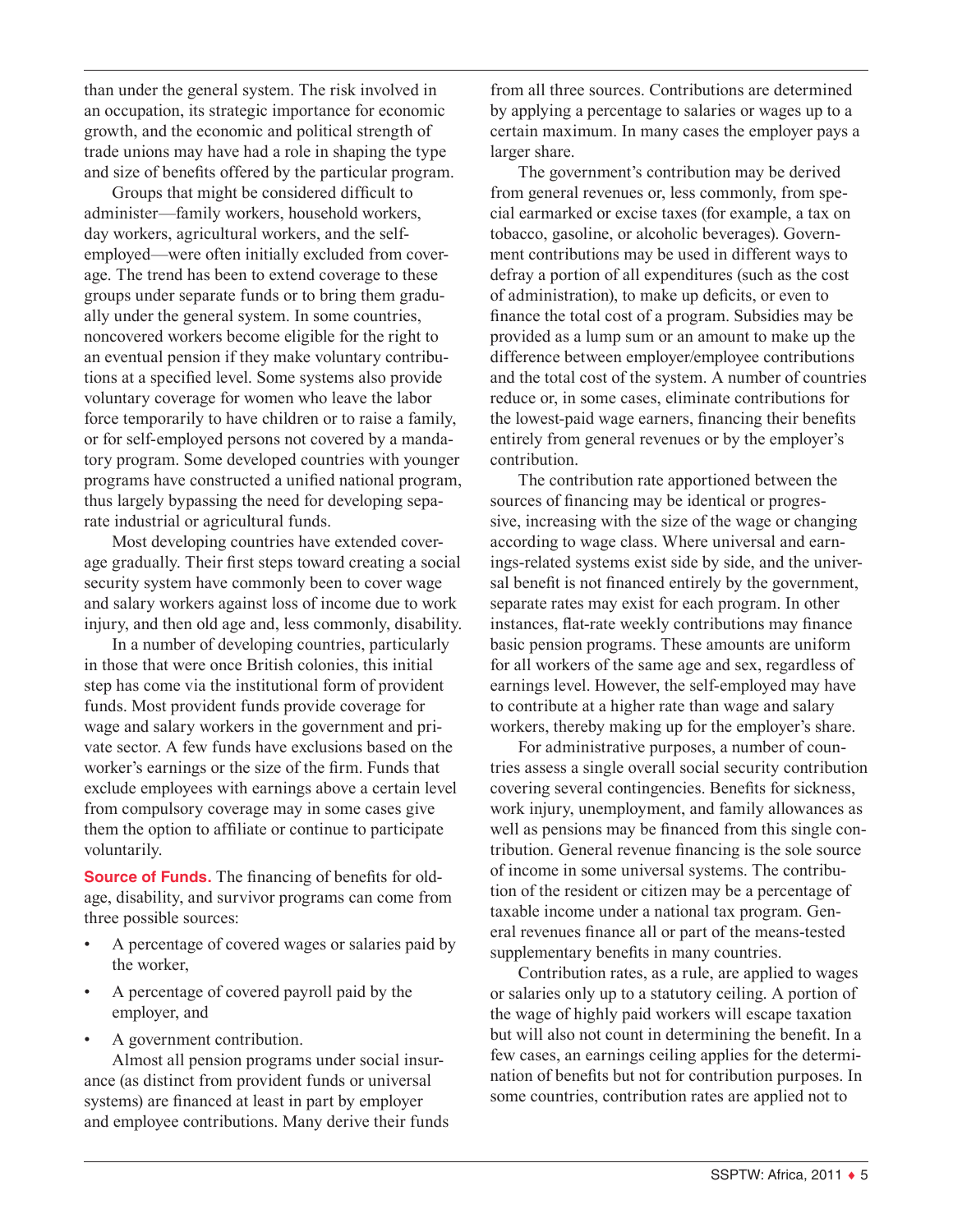actual earnings but to a fixed amount that is set for all earnings falling within a specified range or wage class.

**Qualifying Conditions.** Qualifying to receive an old-age benefit is usually conditional on two requirements: attainment of a specified age and completion of a specified period of contributions or covered employment. Another common requirement is total or substantial withdrawal from the labor force. In some instances, eligibility is determined by resident status or citizenship.

Old-age benefits generally become payable between ages 60 and 65. In some countries, length-ofservice benefits are payable at any age after a certain period of employment, most commonly between 30 and 40 years. In recent years, several countries have increased the age limit for entitlement, in part because of budgetary constraints arising as a consequence of demographic aging.

Many programs require the same pensionable age for women as for men. Others permit women to draw a full pension at an earlier age, even though women generally have a longer life expectancy. Although the norm has been for the differential to be about five years, there is now an emerging international trend toward equalizing the statutory retirement age.

Many programs offer optional retirement before the statutory retirement age is reached. A reduced pension, in some instances, may be claimed up to five years before the statutory retirement age. Some countries pay a full pension before the regular retirement age if the applicant meets one or more of the following conditions: work in an especially arduous, unhealthy, or hazardous occupation (for example, underground mining); involuntary unemployment for a period near retirement age; physical or mental exhaustion (as distinct from disability) near retirement age; or, occasionally, an especially long period of coverage. Some programs award old-age pensions to workers who are older than the statutory retirement age but who cannot satisfy the regular length-of-coverage requirement. Other programs provide increments to workers who have continued in employment beyond the normal retirement age.

Universal old-age pension systems usually do not require a minimum period of covered employment or contributions. However, most prescribe a minimum period of prior residence.

Some old-age pension systems credit periods during which persons, for reasons beyond their control, were not in covered employment. Credits can be awarded for reasons such as disability, involuntary

unemployment, military service, education, child rearing, or training. Other systems disregard these periods and may proportionately reduce benefits for each year below the required minimum. Persons with only a few years of coverage may receive a refund of contributions or a settlement in which a proportion of the full benefit or earnings is paid for each year of contribution.

The majority of old-age pensions financed through social insurance systems require total or substantial withdrawal from covered employment. Under a retirement test, the benefit may be withheld or reduced for those who continue working, depending on the amount of earnings or, less often, the number of hours worked. Universal systems usually do not require retirement from work for receipt of a pension. Provident funds pay the benefit only when the worker leaves covered employment or emigrates.

Some countries provide a number of exemptions that act to eliminate the retirement condition for specified categories of pensioners. For instance, the retirement test may be eliminated for workers who reached a specified age above the minimum pensionable age or for pensioners with long working careers in covered employment. Occupations with manpower shortages may also be exempted from the retirement test.

The principal requirements for receiving a disability benefit are loss of productive capacity after completing a minimum period of work or having met the minimum contribution requirements. Many programs grant the full disability benefit for a two-thirds loss of working capacity in the worker's customary occupation, but this requirement may vary from one-third to 100 percent.

The qualifying period for a disability benefit is usually shorter than for an old-age benefit. Periods of three to five years of contributions or covered employment are most common. A few countries provide disability benefits in the form of an unlimited extension of ordinary cash sickness benefits.

Entitlement to disability benefits may have age limitations. The lower limit in most systems is in the teens, but it may be related to the lowest age for social insurance or employment or to the maximum age for a family allowance benefit. The upper age limit is frequently the statutory retirement age, when disability benefits may be converted to old-age benefits.

For survivors to be eligible for benefits, most programs require that the deceased worker was a pensioner, completed a minimum period of covered employment, or satisfied the minimum contribution conditions. The qualifying contribution period is often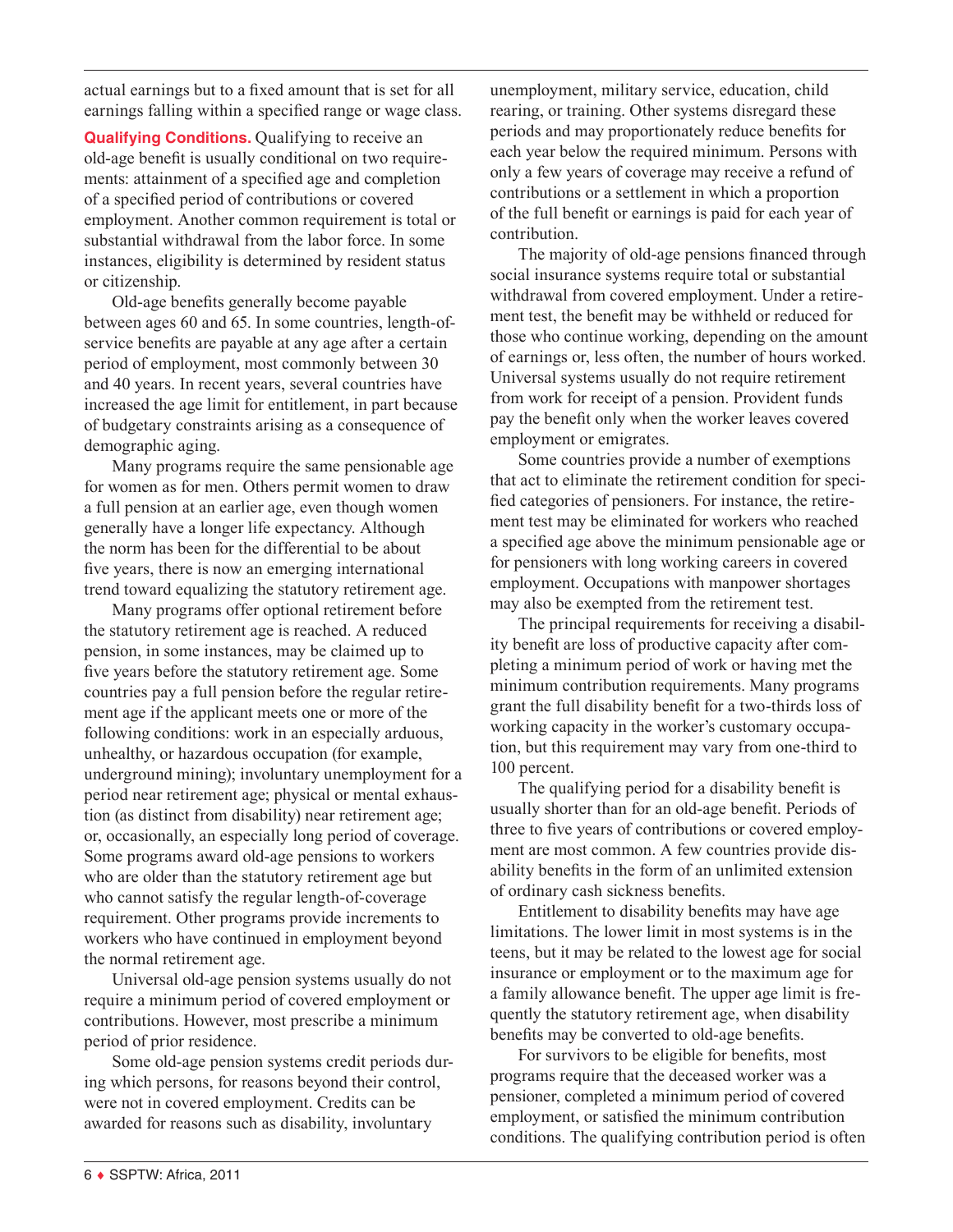the same as that for the disability benefit. The surviving spouse and orphans may also have to meet certain conditions, such as age requirements.

**Old-Age Benefits.** The old-age benefit in most countries is a wage-related, periodic payment. However, some countries pay a universal fixed amount that bears no relationship to any prior earnings; others supplement their universal pension with an earnings-related pension.

Provident fund systems make a lump-sum payment, usually a refund of employer and employee contributions plus accrued interest. In programs that have individual accounts, options for retirement include purchasing an annuity, making withdrawals from an account regulated to guarantee income for an expected lifespan (programmed withdrawals), or a combination of the two (deferred annuity).

Benefits that are related to income are almost always based on average earnings. Some countries compute the average from gross earnings, including various fringe benefits; other countries compute the average from net earnings. Alternatively, some countries have opted to use wage classes rather than actual earnings. The wage classes may be based on occupations or, for administrative convenience, on earnings arranged by size using the midpoint in each step to compute the benefit.

Several methods are used to compensate for averages that may be reduced by low earnings early in a worker's career or by periods without any credited earnings due, for example, to unemployment or military service, and for the effects of price and wage increases due to inflation. One method is to exclude from consideration a number of periods with the lowest (including zero) earnings. In many systems the period over which earnings are averaged may be shortened to the last few years of coverage, or the average may be based on years when the worker had his or her highest earnings. Other systems revalue past earnings by applying an index that usually reflects changes in national average wages or the cost of living. Some assign hypothetical wages before a certain date. Alternatively, others have developed mechanisms for automatic adjustment of workers' wage records based on wage or price changes.

A variety of formulas are used in determining the benefit amount. Instead of a statutory minimum, some systems pay a percentage of average earnings—for instance, 35 percent or 50 percent—that is unchanged by length of coverage once the qualifying period is met. A more common practice is to provide a basic rate—for example, 30 percent of average earnings—plus an increment of 1 percent or 2 percent of earnings either for each year of coverage or for each year in excess of a minimum number of years. Several countries have a weighted benefit formula that returns a larger percentage of earnings to lower-paid workers than to higher-paid workers.

Most systems limit the size of the benefit. Many do so by establishing a ceiling on the earnings taken into account in the computation. Others establish a maximum cash amount or a maximum percentage of average earnings set, for example, at 80 percent. Some systems combine these and other, similar methods.

Most systems supplement the benefit for a wife or child. The wife's supplement may be 50 percent or more of the basic benefit, although in some countries the supplement is payable only for a wife who has reached a specified age, has children in her care, or has a disability. It may also be payable for a dependent husband.

Minimum benefits are intended to maintain a minimum standard of living in many countries, although that objective is not always achieved. A maximum that reduces the effect large families have on benefits is commonly used to limit total benefits, including those of survivors, in the interest of the financial stability of the program.

In some countries, benefits are automatically adjusted to reflect price or wage changes. In other countries, the process is semiautomatic—the adequacy of pensions is reviewed periodically by an advisory board or other administrative body that recommends a benefit adjustment to the government, usually requiring legislative approval.

**Disability Benefits.** Under most programs, provisions for disability benefits for persons who are permanently disabled as the result of nonoccupational causes are very similar to those for the aged. The same basic formula usually applies for total disability as for old age—a cash amount usually expressed as a percentage of average earnings. Increments and dependents' supplements are generally identical under the total disability and old-age programs. For persons with total disabilities, a constant-attendance supplement, usually 50 percent of the benefit, may be paid to those who need help on a daily basis. Partial disability benefits, if payable, are usually reduced, according to a fixed scale. The system may also provide rehabilitation and training. Some countries provide higher benefits for workers in arduous or dangerous employment.

**Survivor Benefits.** Most systems provide periodic benefits for survivors of covered persons or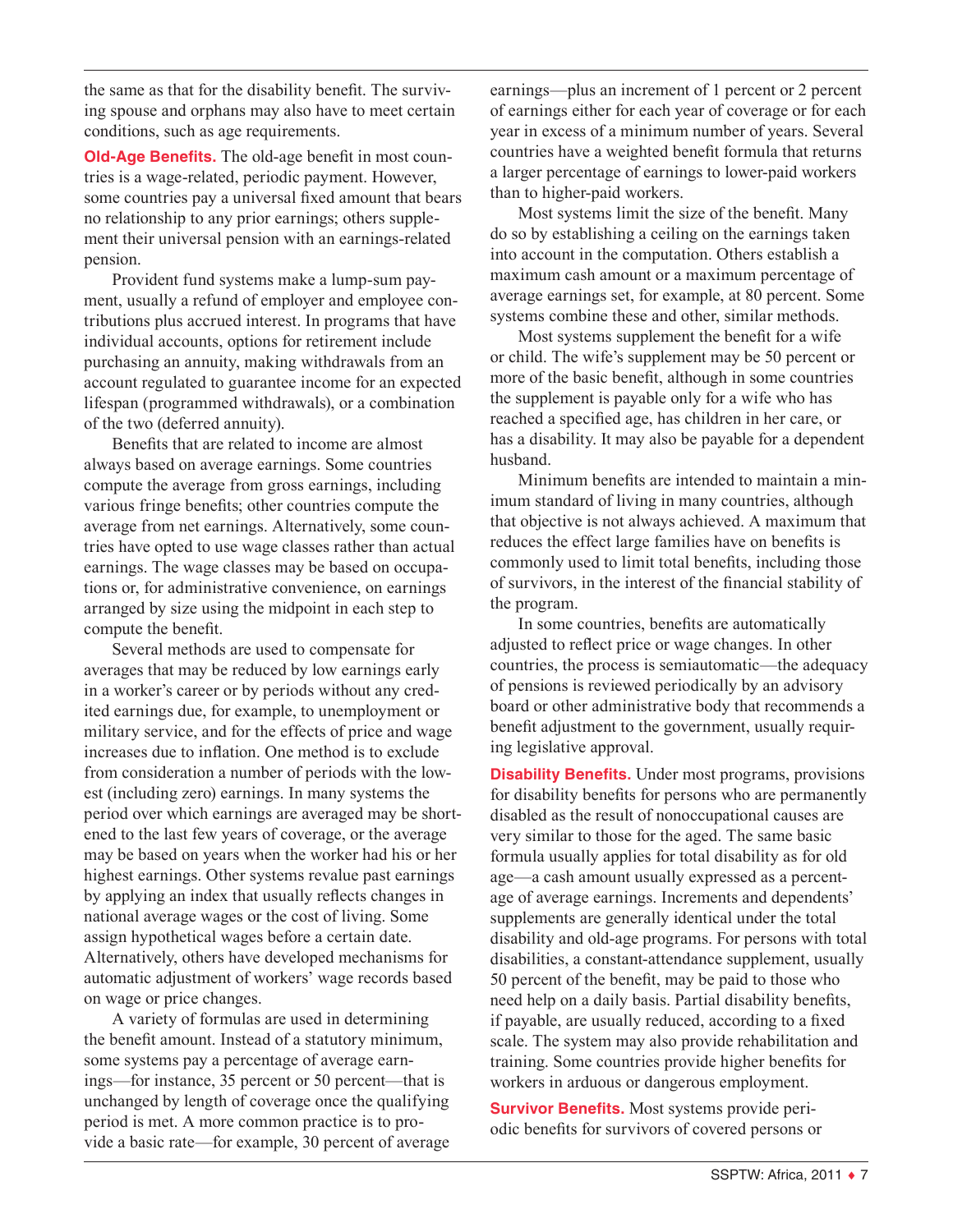pensioners, although some pay only lump-sum benefits. Survivor benefits are generally a percentage of either the benefit paid to the deceased at death or the benefit to which the insured would have been entitled if he or she had attained pensionable age or become disabled at that time.

Survivor benefits are paid to some categories of widows under nearly all programs. The amount of a widow's benefit usually ranges from 50 percent to 75 percent of the deceased worker's benefit or, in some cases, 100 percent. In some countries, lifetime benefits are payable to every widow whose husband fulfills the necessary qualifying period. More commonly, the provision of widows' benefits is confined to widows who are caring for young children, are above a specified age, or have a disability.

Lifetime benefits are ordinarily payable to aged and disabled widows. Those awarded to younger mothers, however, are usually terminated when all children have passed a certain age, unless the widow has reached a specified age or has a disability. Most widows' benefits also terminate on remarriage, although a final lump-sum grant may be payable under this circumstance. Special provisions govern the rights of the divorced. Age limits for orphan's benefits are in many cases the same as for children's allowances. Many countries fix a somewhat higher age limit for orphans attending school or undergoing an apprenticeship or for those who are incapacitated. The age limit is usually removed for orphans with disabilities as long as their incapacity continues. Most survivor programs distinguish between half orphans (who have lost one parent) and full orphans (who have lost both parents), with the latter receiving benefits that are 50 percent to 100 percent larger than those for half orphans. Special payments are also made to orphans under the family allowance programs of some countries.

Benefits are payable under a number of programs to widowers of insured workers or pensioners. A widower usually must have been financially dependent on his wife and either disabled or old enough to receive an old-age benefit at her death. A widower's benefit is usually computed in the same way as a widow's benefit.

Many systems also pay benefits to other surviving close relatives, such as parents and grandparents, but only in the absence of qualifying widows, widowers, or children. The maximum total benefit to be split among survivors is usually between 80 percent and 100 percent of the benefit of the deceased.

**Administrative Organization.** Responsibility for administration generally rests with semiautonomous institutions or funds. These agencies are usually subject to general supervision by a ministry or government department but otherwise are largely selfgoverning, headed by a tripartite board that includes representatives of workers, employers, and the government. Some boards are bipartite with representatives of workers and employers only or of workers and the government. Where coverage is organized separately for different occupations, or for wage earners and salaried employees or self-employed workers, each program usually has a separate institution or fund. In a few cases, the administration of benefits is placed directly in the hands of a government ministry or department.

#### *Sickness and Maternity*

Sickness benefit programs are generally of two types: cash sickness benefits, which are paid when shortterm illnesses prevent work, and health care benefits, which are provided in the form of medical, hospital, and pharmaceutical benefits. Some countries maintain a separate program for cash maternity benefits, which are paid to working mothers before and after childbirth. In most countries, however, maternity benefits are administered as part of the cash sickness program. (Benefits provided as a result of work injury or occupational disease are provided either under work injury or sickness programs. Details of the benefits are discussed under Work Injury.)

Cash sickness and maternity benefits as well as health care are usually administered under the same branch of social security. For this reason, these programs are grouped together in the country summaries.

An important reason for grouping these numerous benefits together is that each deals with the risk of temporary incapacity. Moreover, in most instances, such benefits are furnished as part of a single system with common financing and administration. Most countries provide medical care services for sickness and maternity as an integral part of the health insurance system and link those services directly with the provision of cash benefits. In some instances, however, maternity cash grants are covered under family allowance programs. Occasionally, medical care services are provided under a public health program, independent of the social insurance system. Where this dual approach is followed, it has been indicated in the summaries.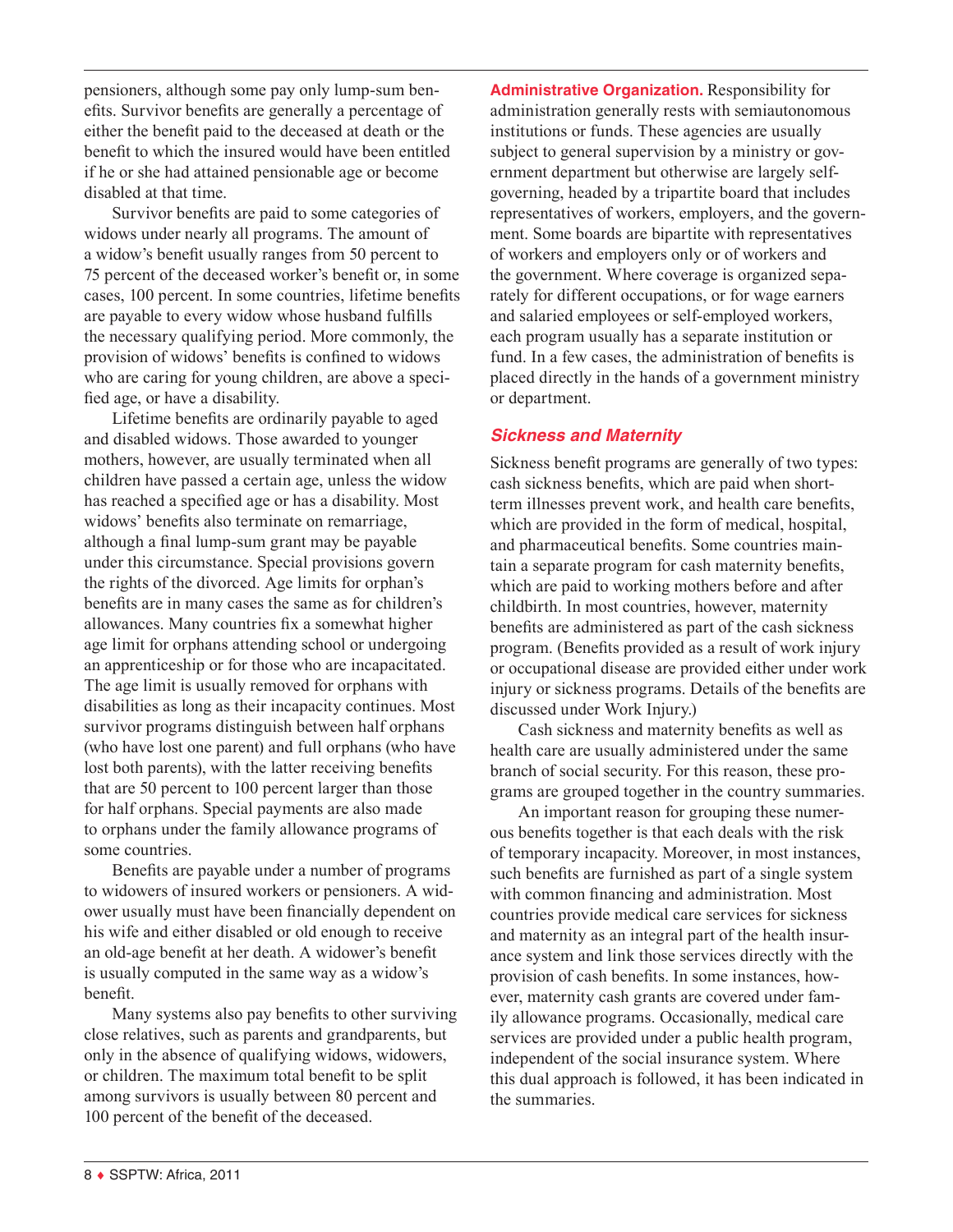Where health care is dispensed directly by the government or its agencies and the principal source of funds is general revenue, the cash benefit program usually continues to be administered on an insurance basis, funded by payroll contributions, and merged in some instances with other aspects of the social insurance system such as old age and disability. However, countries that deliver health care primarily through private facilities and private funding are also likely to have developed separate programs. Where the social security program operates its own medical facilities, both types of benefits are usually administered jointly.

Benefits designed to assist in the provision of longterm care, often at home, are generally supported by a special tax. Benefit levels are normally set to the level of care required. These benefits may be payable in cash, as care services, or as a combination of the two.

**Coverage.** The proportion of the population covered by sickness programs varies considerably from country to country, in part because of the degree of economic development. Coverage for medical care and cash benefits is generally identical in countries where both types of benefits are provided through the same branch of social insurance. In a number of systems, particularly in developing countries, health care insurance extends only to employees in certain geographic areas. A common procedure is to start the program in major urban centers, then extend coverage gradually to other areas. Both cash sickness and health care programs may exclude agricultural workers, who, in some countries, account for a major proportion of the working population. Where a health insurance system (as distinguished from a national health service program) exists, most workers earning below a certain ceiling participate on a compulsory basis. Others, such as the self-employed, may be permitted to affiliate on a voluntary basis. In several countries, higher-paid employees are specifically excluded from one or both forms of sickness insurance, although some voluntary participation is usually permitted.

Many countries include pensioners as well as other social security beneficiaries under the medical care programs, in some cases without cost to the pensioner. Elsewhere, pensioners pay a percentage of their pension or a fixed premium for all or part of the medical care coverage. Special sickness insurance systems may be maintained for certain workers, such as railway employees, seamen, and public employees.

Where medical care coverage is provided through a national health service rather than social insurance, the program is usually open in principle to virtually all residents. However, restrictions on services to aliens may apply.

**Source of Funds.** Many countries have merged the financing of sickness programs with that of other social insurance benefits and collect only a single contribution from employees and employers. More commonly, however, employees and employers contirbute directly to a separate program that includes both health care and cash benefits for sickness and maternity. Some countries also provide a government contribution. Where medical care is available to residents, generally through some type of national health service, the government usually bears at least the major part of the cost from general revenues.

**Qualifying Conditions.** Generally, a person becoming ill must be gainfully employed, incapacitated for work, and not receiving regular wages or sick-leave payments from the employer to be eligible for cash sickness benefits. Most programs require claimants to meet a minimum period of contribution or to have some history of work attachment prior to the onset of illness to qualify. Some countries, however, have eliminated the qualifying period.

The length of the qualifying period for cash sickness benefits may range from less than one month to six months or more and is ordinarily somewhat longer for cash maternity benefits. Usually the period must be fairly recent, such as during the last six or 12 months. In the case of medical benefits, a qualifying period is usually not required. In instances where such a requirement does exist, it is generally of a short duration. Most programs providing medical services to dependents of workers, as well as to the workers themselves, do not distinguish in their qualifying conditions between the two types of beneficiaries. A few programs require a longer period of covered employment before medical services are provided to dependents.

**Cash Benefits.** The cash sickness benefit is usually 50 percent to 75 percent of current average earnings, frequently with supplements for dependents. Most programs, however, fix a maximum benefit amount or do so implicitly through a general earnings ceiling for contributions and benefits. Benefits may be reduced when beneficiaries are hospitalized at the expense of the social insurance system.

A waiting period of two to seven days is imposed under most cash sickness programs. As a result, benefits may not be payable if an illness or injury lasts for only a few days. Similarly, in the case of a prolonged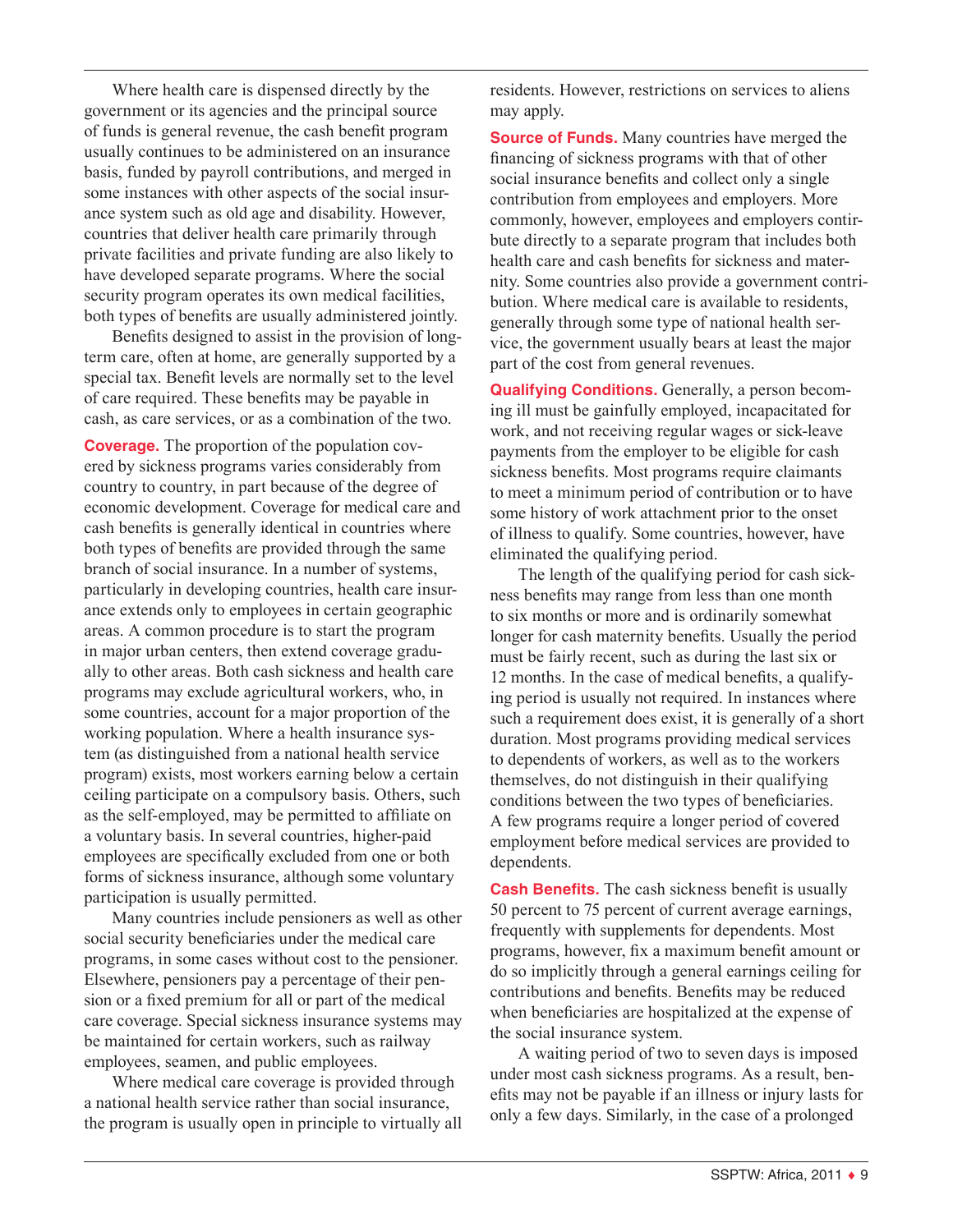inability to work, benefits may not be payable for the first few days. Under some programs, however, benefits are retroactively paid for the waiting period when the disability continues beyond a specified time, commonly two to three weeks. A waiting period reduces administrative and benefit costs by excluding many claims for short illnesses or injuries during which relatively little income is lost and can also help reduce the potential for the inappropriate use of the system by workers.

The period during which a worker may receive benefits for a single illness or injury, or in a given 12-month period, is ordinarily limited to 26 weeks. In some instances, however, benefits may be drawn for considerably longer and even for an unlimited duration. A number of countries permit the agency to extend the maximum entitlement period to 39 or 52 weeks in specific cases. In most countries, when cash sickness benefits are exhausted, the recipient is paid a disability benefit if the incapacity continues.

Cash maternity benefits are usually payable for a specified period, both before and after childbirth. A woman is almost always required to stop working while receiving maternity benefits, and usually she must use the prenatal and postnatal medical services provided by the system. In some countries, cash maternity benefits are also payable to working men who stay home to care for a newborn child while the mother returns to work. Cash payments may also be available for a parent, usually the mother, who is absent from work to care for a sick child under a specified age.

The proportion of earnings payable as a cash maternity benefit differs considerably from country to country but, like cash sickness benefits, is usually between 50 percent and 75 percent of current earnings. However, in a number of countries, maternity benefits are set at 100 percent of wages. Benefit payments usually start approximately six weeks before the expected date of childbirth and end six to eight weeks afterward.

A nursing allowance—usually 20 percent or 25 percent of the regular maternity benefit and payable for up to six months or longer—may be provided in addition to the basic cash maternity benefit. A grant for the purchase of a layette—clothes and other essentials for the newborn baby—or the provision of a layette itself is furnished under some programs. Finally, a lump-sum maternity grant may be paid on the birth of each child. The wives of insured men may be eligible for this grant. Similar benefits may be provided under the family allowance program.

**Medical Benefits.** Medical services usually include at least general practitioner care, some hospitalization, and essential drugs. Services of specialists, surgery, maternity care, some dental care, a wider range of medicine, and certain appliances are commonly added. Transportation of patients and home-nursing services may be included.

There are three principal methods of meeting the cost of health care: direct payment to providers by the public system or its agents, reimbursement of patients, and direct provision of medical care. These methods may be used in different combinations and may be varied for different kinds of services.

Under direct payment, the social security or public medical care system pays providers directly for services. Patients usually have little or no direct financial dealings with the care provider. Payments for care are commonly made based on contracts with service providers or the professional groups representing them, such as practitioner or hospital associations. Remuneration may take the form of a specified fee for each service, a capitation payment in return for providing all necessary services to a given group of persons, or a salary.

Under the reimbursement method, the patient makes the initial payment and is reimbursed by social security for at least part of the cost. A maximum is sometimes placed on the refund, expressed as a percentage of the bill or a flat amount that can vary with the nature of the service as stipulated in a schedule of fees. The ceiling on medical bills can be placed on the provider when presenting the bill or on the patient when applying for reimbursement. In the latter case, the patient may be reimbursed for only a small portion of the bill.

Under the direct-provision method, the social security system or the government owns and operates its own medical facilities, largely manned by salaried staff. Countries using this method may contract for services of public or private providers. The patient normally pays no fee for most of these services, except insofar as part of the social security contribution may be allotted toward health care funding.

Regardless of the funding method used, all national health care programs provide for at least a small degree of cost-sharing by patients, usually on the assumption that such charges discourage overuse. Thus, the patient either pays part of the cost to the provider or social security agency or receives less than full reimbursement. Even under the direct-provision method, with its emphasis on basically free medical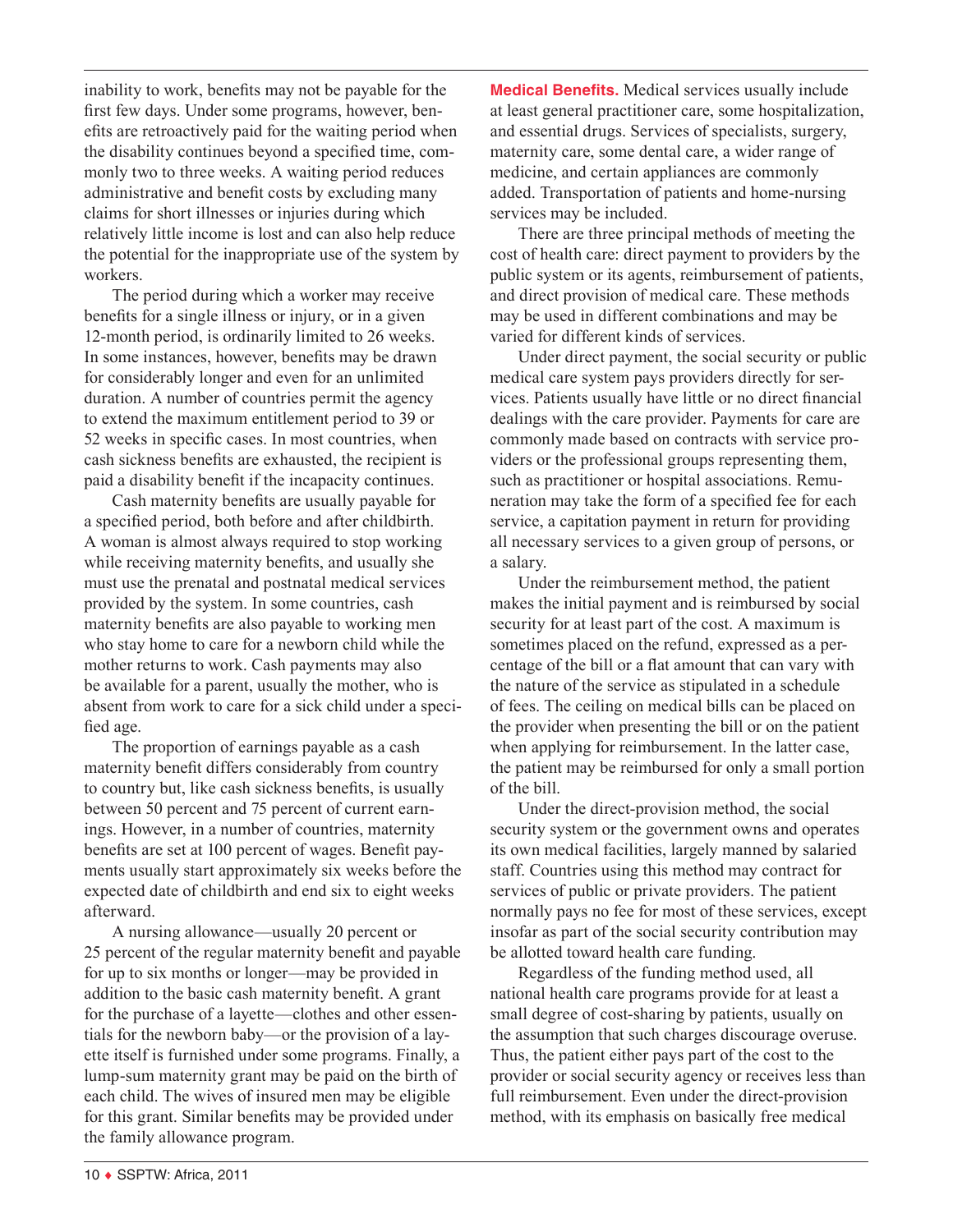services to the whole population, patients are generally required to pay a small fixed fee per medical treatment or prescription or per day of hospitalization.

Some health care systems have no limit on how long medical care may be provided. Other systems fix a maximum, such as 26 weeks, for services provided for any given illness. Some set limits only on the duration of hospitalization paid for by social security. Where time limits are imposed, they may be extended.

**Maternity Care.** Prenatal, obstetric, and postnatal care for working women is provided in most countries under the medical services program. Obstetric care is sometimes limited to the services of a midwife, although a doctor is usually available in case of complications. Care in a maternity home or hospital, as well as essential drugs, are ordinarily furnished where necessary.

**Medical Care for Dependents.** When medical benefits for insured workers are provided through social insurance, similar services are typically furnished to their spouse and young children (and, in some cases, other adults or young relatives living with and dependent on the insured). Maternity care is generally provided to the wife of an insured man.

In some countries, however, medical services available to dependents are more limited than those provided to insured workers or heads of families. Dependents may be subject to a shorter maximum duration for hospital stays, for example, and may have to pay a larger percentage of the cost of certain services such as medicine.

**Administrative Organization.** The administrative organization for the sickness and maternity program is similar to that of the old-age, disability, and survivor program in many countries. Most commonly, such programs are administered by some form of national social security institution. Under some systems, social security agencies own and operate their own medical facilities, furnishing at least part of the services available under their programs.

In most countries with a national health insurance program, responsibility for detailed administration lies with semiautonomous, nongovernment health funds or associations. All workers covered by the program must join one of these funds.

Each health fund usually requires government approval and must satisfy certain requirements. Workers and, in some countries, employers participate in the election of governing bodies. The funds normally collect contributions within minimum and maximum limits. Funds may also receive government subsidies

related to their expenditures or to the number of affiliated members.

National law usually prescribes the minimum (and, in some cases, the maximum) cash benefits and medical services the health funds may provide. In a few countries, individual funds may determine what specific health care benefits and services to provide and arrange to furnish medical care to their members. This arrangement can involve delivery through contracts with care and service providers in the region.

Less commonly, government departments are responsible for the actual provision of medical services, usually through a national health service program. The administrative responsibility for delivering medical services in some countries is often separated from the administration of cash benefit programs, which tend to be linked with other types of social security benefits.

#### *Work Injury*

The oldest type of social security—the work injury program—provides compensation for work-connected injuries and occupational illnesses. Such programs usually furnish short- and long-term benefits, depending on both the duration of the incapacity and the age of survivors. Work injury benefits nearly always include cash benefits and medical services. Most countries attempt to maintain separate work injury programs that are not linked directly with other social security measures. In some countries, however, work injury benefits are paid under special provisions of the general social security programs. Both types of programs are dealt with under Work Injury.

**Types of Systems.** There are two basic types of work injury systems: social insurance systems that use a public fund, and various forms of private or semiprivate arrangements required by law. In most countries, work injury programs operate through a central public fund, which may or may not be part of the general social insurance system. All employers subject to the program must pay contributions to the public carrier, which in turn pays the benefits.

Countries that rely primarily on private arrangements require employers to insure their employees against the risk of employment injury. However, in some of these countries, only private insurance is available. In the remainder, a public fund does exist, but employers are allowed the option of insuring with either a private carrier or the public fund.

The premiums charged by private or mutual insurance companies for work injury protection usually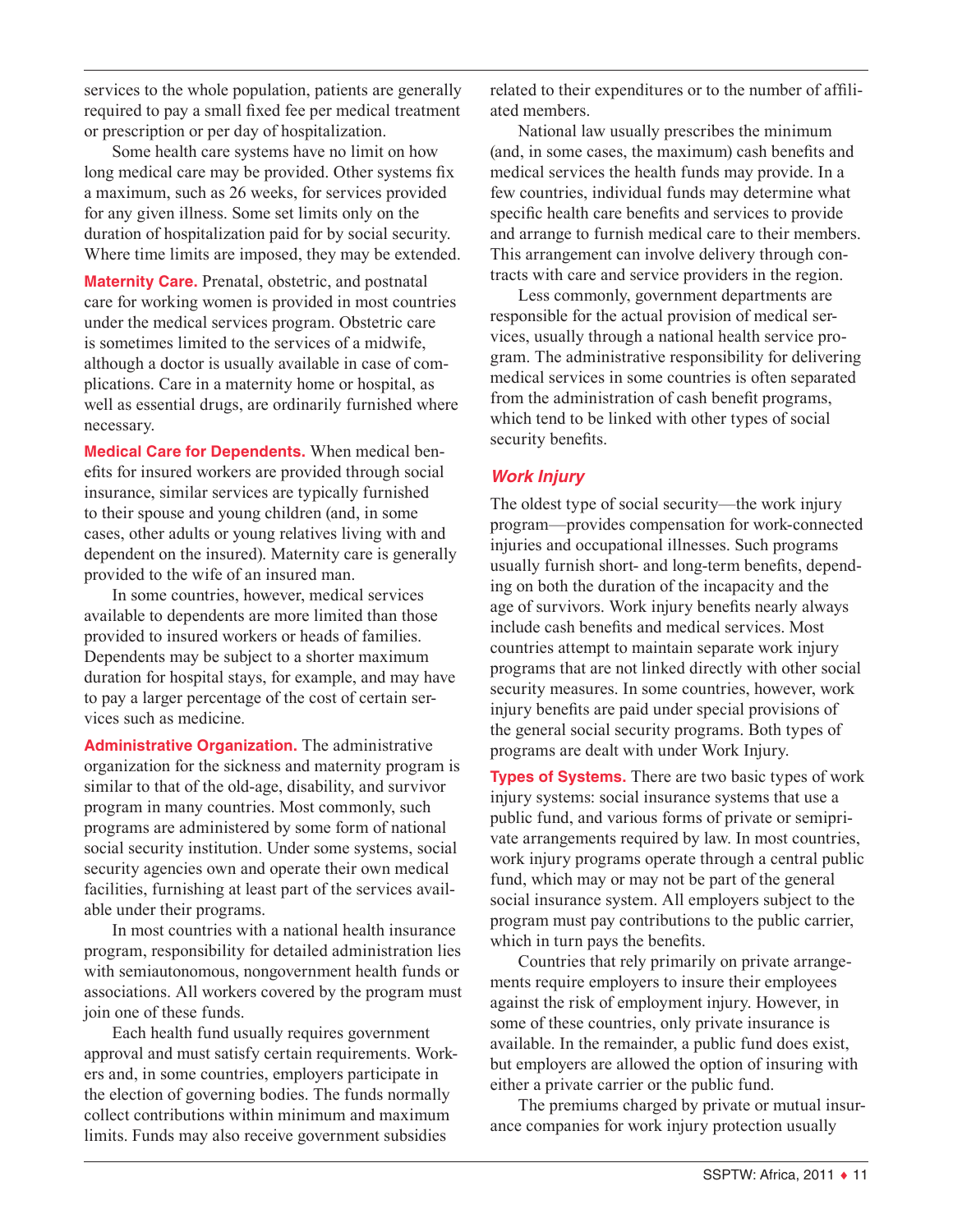vary according to the experience of work accidents in different undertakings or industries, and the cost of protection may vary widely. In some countries, however, experience rating has been eliminated, and all employers contribute to the program at one rate.

In other instances, workers' compensation laws simply impose on employers a liability to pay direct compensation to injured workers or their survivors. Employers covered under such laws may simply pay benefits from their own funds as injuries occur or may voluntarily purchase a private or mutual insurance contract to protect themselves against risk.

**Coverage.** Work injury programs commonly cover wage and salary workers and exclude the selfemployed. The programs of some of the more highly industrialized nations cover practically all employees. However, many countries either exclude all agricultural employees or cover only those who operate power-driven machinery. Some programs also exclude employees of small enterprises.

**Source of Funds.** Work injury benefits are financed primarily by employer contributions, reflecting the traditional assumption that employers should be liable when their employees suffer work injuries. Where certain elements of the work injury program are meshed with one or more of the other branches of the social insurance system, however, financing usually involves contributions from employees, employers, and the government. Another exception occurs in countries that provide medical treatment for work-connected illnesses under their ordinary public medical care programs.

**Work Injury Benefits.** Work injury programs provide cash benefits and medical benefits. Cash benefits under work injury programs may be subdivided into three types: benefits for temporary disability, those for permanent total disability, and those for permanent partial disability. No qualifying period of coverage or employment is ordinarily required for entitlement to work injury benefits. The concept of work-connected injury has gradually been liberalized in a number of countries to cover injuries occurring while commuting to and from work.

Temporary disability benefits are usually payable from the start of an incapacity caused by a work injury, though some programs require a waiting period of one to three days. Benefits normally continue for a limited period, such as 26 to 52 weeks, depending on the duration of incapacity. If incapacity lasts longer, the temporary disability benefit may be replaced by a permanent disability benefit. In some systems, temporary benefits may continue for an extended period,

particularly if the temporary and permanent benefit amounts are identical.

The temporary benefit is nearly always a fraction of the worker's average earnings during a period immediately before injury, usually at least one-third to one-half. A ceiling may be placed on the earnings considered in computing a benefit. Temporary benefits under work injury programs may be significantly higher than in the case of ordinary sickness. Benefits are reduced under some programs when a worker is hospitalized.

The second type of cash work injury benefit is provided in cases of permanent total disability. Generally, it becomes payable immediately after the temporary disability benefit ceases, based on a medical evaluation that the worker's incapacity is both permanent and total. The permanent total disability benefit is usually payable for life, unless the worker's condition changes. A minority of programs, however, pay only a single lump-sum grant of several years of wages.

The permanent total disability benefit usually amounts to two-thirds to three-fourths of the worker's average earnings before injury, somewhat higher than for ordinary disability benefits. In addition, unlike ordinary disability benefits, the rate usually does not vary based on the length of employment before the injury. Supplements may be added for dependents and for pensioners requiring the constant attendance of another person, in which case benefits may exceed former earnings. In some countries, the benefits of apprentices or new labor force entrants who become permanently disabled as a result of work-connected injury or disease are based on hypothetical lifetime wages or on the wage of an average worker in the particular industry. This mechanism overcomes the problem of establishing a lifetime benefit based on a very low starting wage.

The third type of cash work injury benefit is provided when permanent partial disability results in a worker's loss of partial working or earning capacity. It is usually a portion of the full benefit corresponding to the percentage loss of capacity. Alternatively, permanent partial disability benefits may be paid in the form of a lump-sum grant. Partial disability payments are generally smaller and are usually stipulated in a schedule of payments for particular types of injuries. Some systems pay the benefit as a lump sum when the extent of disability is below a stated percentage, such as 20 percent.

Medical and hospital care and rehabilitation services are also provided to injured workers. Nearly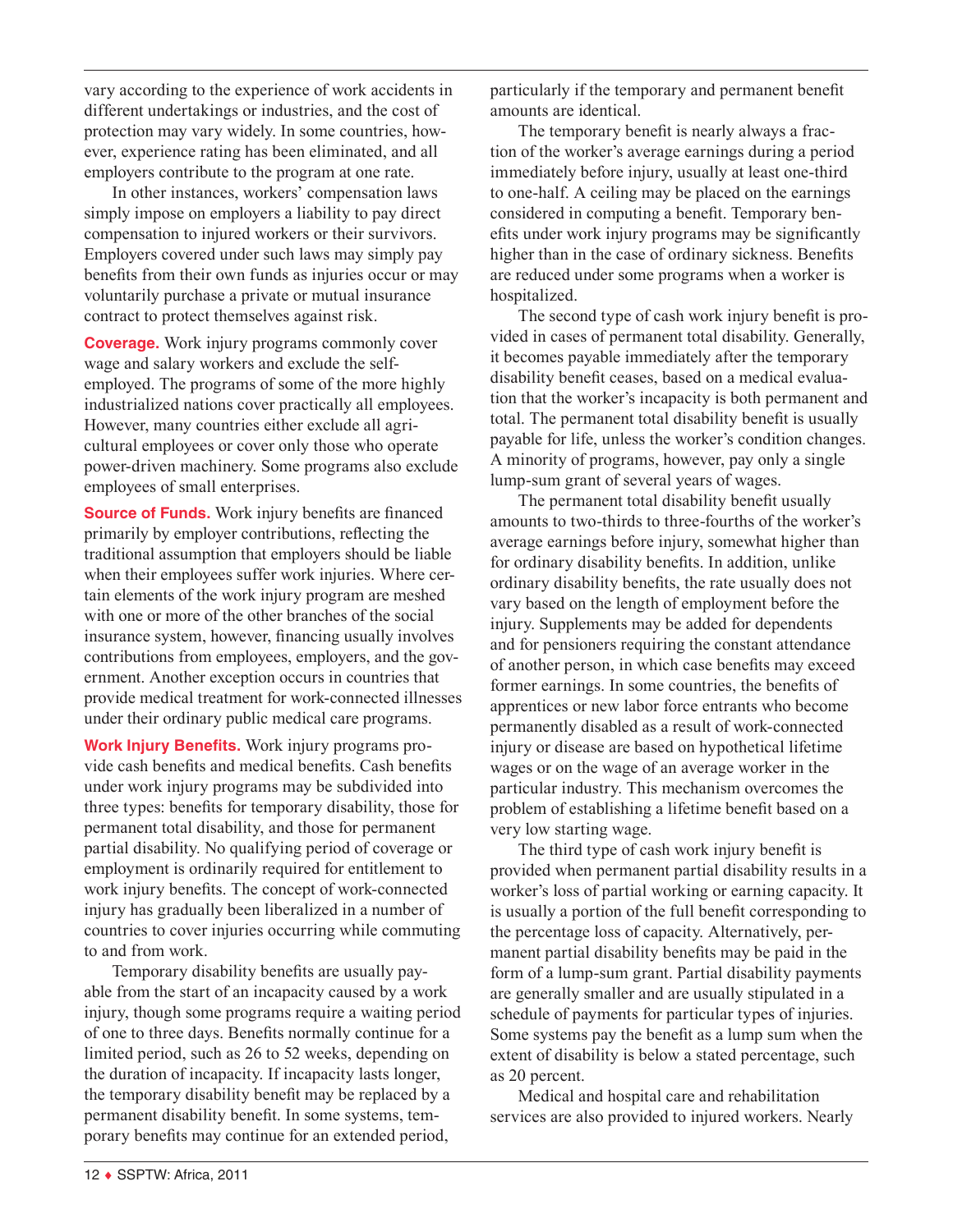always free, they may include a somewhat wider range of services than the general sickness program. Ordinarily, they are available until the worker recovers or the condition stabilizes. In some countries, however, free care is limited, the amount being based on the duration of services or their total cost.

**Survivor Benefits.** Most work injury programs also provide benefits to survivors. These benefits are customarily payable to a widow, regardless of her age, until her death or remarriage; to a widower with a disability; and to orphans below specified age limits. If the benefit is not exhausted by the immediate survivors' claims, dependent parents or other relatives may be eligible for small benefits. No minimum period of coverage is required.

Survivor benefits are computed as a percentage of either the worker's average earnings immediately before death or the benefit payable (or potentially payable) at death. These percentages are typically larger than those for survivor benefits under the general program and do not normally vary with the length of covered employment. They are usually about onethird to one-half of the worker's average earnings for a widow, about half as much for each half orphan, and about two-thirds as much for each full orphan. A limit is commonly placed on the combined total of survivor benefits.

Not all countries, however, provide work injury benefits to survivors, and some do not differentiate between survivors in this category and survivors entitled to benefits under other social insurance programs. Some schemes pay only a lump sum equal to the worker's earnings over a specified number of years. Most systems also pay a funeral grant equivalent to a fixed sum or a percentage of the worker's earnings.

**Administrative Organization.** The functions involved in administering work injury programs differ widely between countries in which employers are not required to insure or can insure with private carriers and those in which a public agency or fund has sole responsibility for both collecting contributions and paying benefits.

#### *Unemployment*

Benefits in this category provide compensation for the loss of income resulting from involuntary unemployment. In some countries, these programs are independent of other social security measures and may be closely linked with employment services. In other countries, the unemployment programs are included with social security measures covering other short-term risks, although employment services may continue to verify unemployment and assist in a job search.

Unemployment programs, which exist mainly in industrialized countries, are compulsory and fairly broad in scope in many countries. Some countries restrict benefits to those who satisfy a means or income test. In addition to the programs offering scheduled payments, a number of countries provide lump-sum grants, payable by either a government agency or the employer; other countries provide individual severance accounts, providing total benefits equal to the value of accumulated capital in the individual account. In addition, employers in many instances are required to pay lump-sum severance indemnities to discharged workers.

**Coverage.** About half of the compulsory unemployment programs cover the majority of employed persons, regardless of the type of industry. Coverage under the remaining programs is limited to workers in industry and commerce. A few exclude salaried employees earning more than a specified amount. Some have special provisions covering temporary and seasonal employees. Several countries have special occupational unemployment programs, most typically for workers in the building trades, dockworkers, railway employees, and seafarers.

Voluntary insurance systems are limited to industries in which labor unions have established unemployment funds. Membership in these funds is usually compulsory for union members in a covered industry and may be open on a voluntary basis to nonunion employees. Noninsured workers, such as recent school graduates or the self-employed, for example, may be eligible for a government-subsidized assistance benefit when they become unemployed.

**Source of Funds.** The methods used to finance unemployment insurance are usually based on the same contributory principles as for other branches of social insurance—contributions amounting to a fixed percentage of covered wages are paid on a scheduled basis. In many cases, the government also grants a subsidy, particularly for extended benefits.

Unemployment insurance contributions are shared equally between employees and employers in many countries. Alternatively, the entire contribution may be made by the employer. However, government subsidies may be quite large, amounting to as much as two-thirds of the program's expenditures. Means-tested unemployment assistance programs are financed entirely by governments, with no employer or employee contribution.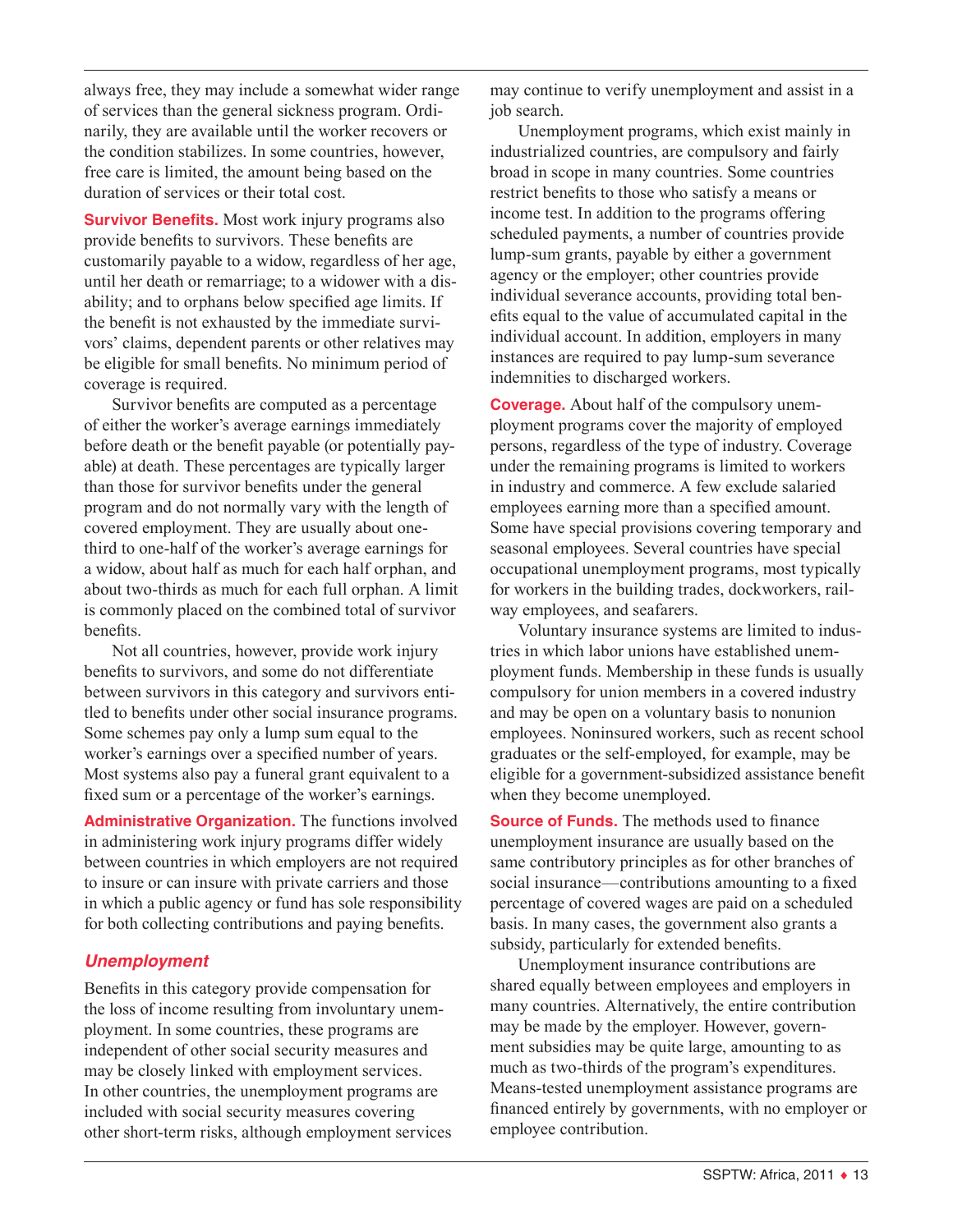**Qualifying Conditions.** To be entitled to unemployment benefits, a worker must be involuntarily unemployed and have completed a minimum period of contributions or covered employment. The most common qualifying period is six months of coverage within the year before employment ceased. In a number of industrialized countries, however, students recently out of school who are unable to find jobs may be eligible for unemployment benefits, even without a work record. This benefit provides a transition from school to work, particularly in periods of recession.

Nearly all unemployment insurance programs, as well as those providing unemployment assistance, require that applicants be capable of, and available for, work. An unemployed worker, therefore, is usually ineligible for unemployment benefits when incapacitated or otherwise unable to accept a job offer. Usually, the unemployed worker must register for work at an employment office and report regularly for as long as payments continue. This close linkage between unemployment benefits and placement services ensures that benefits will be paid only after the person has been informed of any current job opportunities and been found unsuitable.

An unemployed worker who refuses an offer of a suitable job without good cause usually will have benefits temporarily or permanently suspended. Most programs stipulate that the job offered must have been suitable for the worker. The definitions of suitable employment vary considerably. Generally, the criteria include the rate of pay for the job being offered in relation to previous earnings; distance from the worker's home; relationship to the worker's previous occupation, capabilities, and training; and the extent to which the job may involve dangerous or unhealthy work. In some countries, long-term unemployed workers may also be obliged to undertake employment retraining programs. Some countries also provide the unemployed with access to educational placements. If an unemployed worker refuses a place on a retraining program or fails, without good cause, to attend an educational placement, benefits can be temporarily or permanently suspended.

An unemployed worker may satisfy all of the qualifying conditions for a benefit but still be temporarily or permanently disqualified. Nearly all unemployment systems disqualify a worker who left voluntarily without good cause, was dismissed because of misconduct, or participated in a labor dispute leading to a work stoppage that caused the unemployment. The period of disqualification varies considerably, from a few weeks to permanent disqualification.

**Unemployment Benefits.** Weekly benefits are usually a percentage of average wages during a recent period. A system of wage classes rather than a single fixed percentage is used in some countries. The basic rate of unemployment benefits is usually between 40 percent and 75 percent of average earnings. However, a ceiling on the wages used for benefit computations or maximum benefit provisions may considerably narrow the range within which the basic percentage of wages applies.

Flat-rate amounts are sometimes payable instead of graduated benefits that vary with past wages and customarily differ only according to the family status or, occasionally, the age of the worker. Supplements for a spouse and children are usually added to the basic benefit of unemployed workers who are heads of families. These supplements are either flat-rate amounts or an additional percentage of average earnings.

Most countries have a waiting period of several days before unemployment benefits become payable to reduce the administrative burden of dealing with a very large number of small claims. Most waiting periods are between three and seven days. Some programs have a waiting period for each incident of unemployment, and others limit eligibility to once a year. Longer waiting periods may be prescribed for certain workers, such as the seasonally employed.

Most countries place a limit on the period during which unemployment benefits may be continuously drawn. Typically, this limit varies from eight to 36 weeks but may be longer in certain cases.

Duration of benefits may also depend on the length of the preceding period of contribution or coverage under the program. That criterion may reduce the maximum duration of unemployment benefits for workers with brief work histories. However, workers with a long history of coverage may, under some programs, have their benefit period extended well beyond the ordinary maximum.

Many unemployed workers who exhaust the right to ordinary benefits continue to receive some assistance, provided their means or incomes are below specified levels. Recipients are usually required to continue registering and reporting at an employment exchange. Some countries that have unemployment assistance but no insurance program do not place any limit on the duration of payments. A number of countries require that insured workers approaching retirement age who have been out of work for a specified period be removed from the unemployment rolls and granted a regular old-age benefit.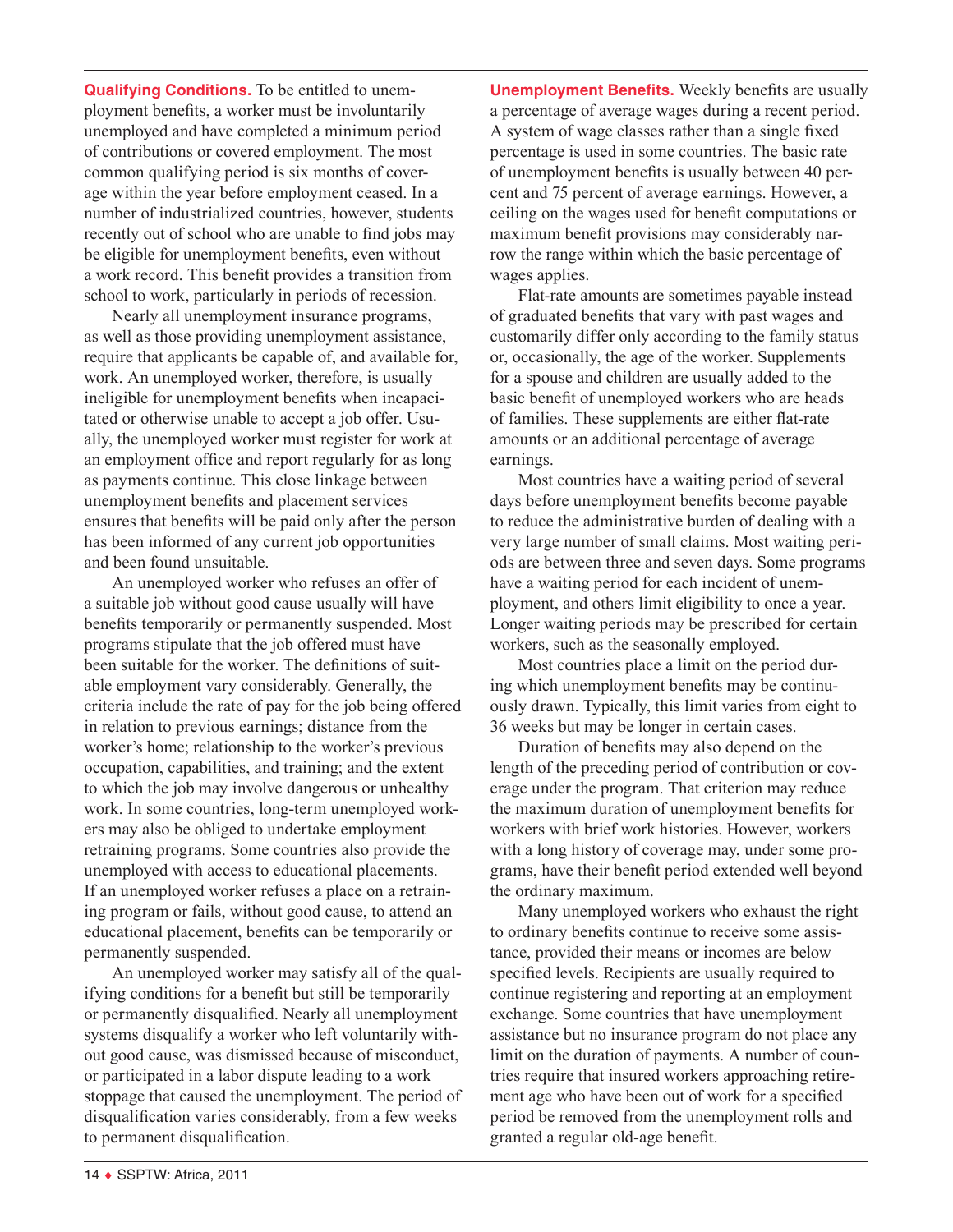**Administrative Organization.** Unemployment insurance systems may be administered by government departments or self-governing institutions that are usually managed by representatives of insured persons, employers, and the government.

Unemployment insurance and placement service programs usually maintain a close administrative relationship that ensures that benefits are paid only to workers who are registered for employment. At the same time, this liaison increases the effectiveness of the placement services by providing an incentive, through payment of benefits, for unemployed persons to register and report regularly.

Some countries have merged the administration of unemployment insurance and employment service programs, especially at the lower administrative levels where claims are received and benefits are paid by the local employment office. Other countries require persons to register with a local employment office, but the receipt of claims and payment of benefits are handled by a separate insurance office.

In addition to providing an income for the unemployed, many governments have elaborate measures to prevent or counteract unemployment. The typical procedure is for government employment services to work with industry to promote occupational and geographic mobility of labor and to minimize unemployment caused by economic or technological developments; they do that by subsidizing the retraining and relocation of workers in industries that are declining or being restructured. Governments may grant tax and other incentives to industry to locate in areas of high unemployment, or they may allocate funds to create jobs in anticipation of periods of seasonal unemployment.

#### *Family Allowances*

The general purpose of family allowance programs is to provide additional income for families with young children to meet at least part of the added costs of their support. These programs may either be integrated with other social security measures or kept entirely separate. In this report, family allowances primarily include regular cash payments to families with children. In some countries, they also include school grants, birth grants, maternal and child health services, and allowances for adult dependents.

Most industrialized countries have family allowance programs that originated in Europe in the 19th century when some large companies began paying premiums to workers with large families. The idea spread gradually, and several European countries

enacted programs during the 1920s and 1930s. Most programs in operation today, however, have been in place since 1945.

**Types of Systems and Coverage.** Family allowance programs are of two types: universal and employmentrelated. The first category, in principle, provides allowances to all resident families with a specified number of children. The second category provides allowances to all wage and salary workers and, in some cases, the self-employed. A few systems cover some categories of nonemployed persons as well. Most employmentrelated programs continue to pay family allowances to insured persons with dependent children in their care when they retire or are temporarily off the job and receiving sickness, unemployment, work injury, disability, or other benefits. Employment-related family programs also pay allowances to widows of social security beneficiaries.

**Source of Funds.** The differences in family allowance programs are reflected in the methods used for financing. In universal systems, the entire cost is usually covered by general revenue. By contrast, countries linking eligibility with employment meet the cost of allowances entirely or in considerable part from employer contributions, usually at a uniform percentage-of-payroll rate. If employer contributions do not cover the entire cost, the remainder is usually met from a government subsidy. Few countries require an employee contribution toward family allowances, although some require self-employed persons to contribute.

**Eligibility.** Eligibility is commonly related to the size of the family and, in some cases, to family income. Many countries pay allowances beginning with the first child. In addition, some countries pay an allowance for a nonemployed wife or other adult dependent, even if there are no children.

In some countries, families with only one child are ineligible. Age requirements vary but are usually tied to the last year of school or the minimum working age, which are often the same and fall somewhere between ages 14 and 18. Under most programs, the continuation of schooling, apprenticeship, or vocational training qualifies a child for an extension of the age limit. In the case of children with disabilities, many countries extend the age limit beyond that for continued education or pay allowances indefinitely.

**Benefits.** Whether a program pays a uniform rate for all children or an increasing or decreasing amount for each additional child may reflect the history or the intent of the program. The allowance structure may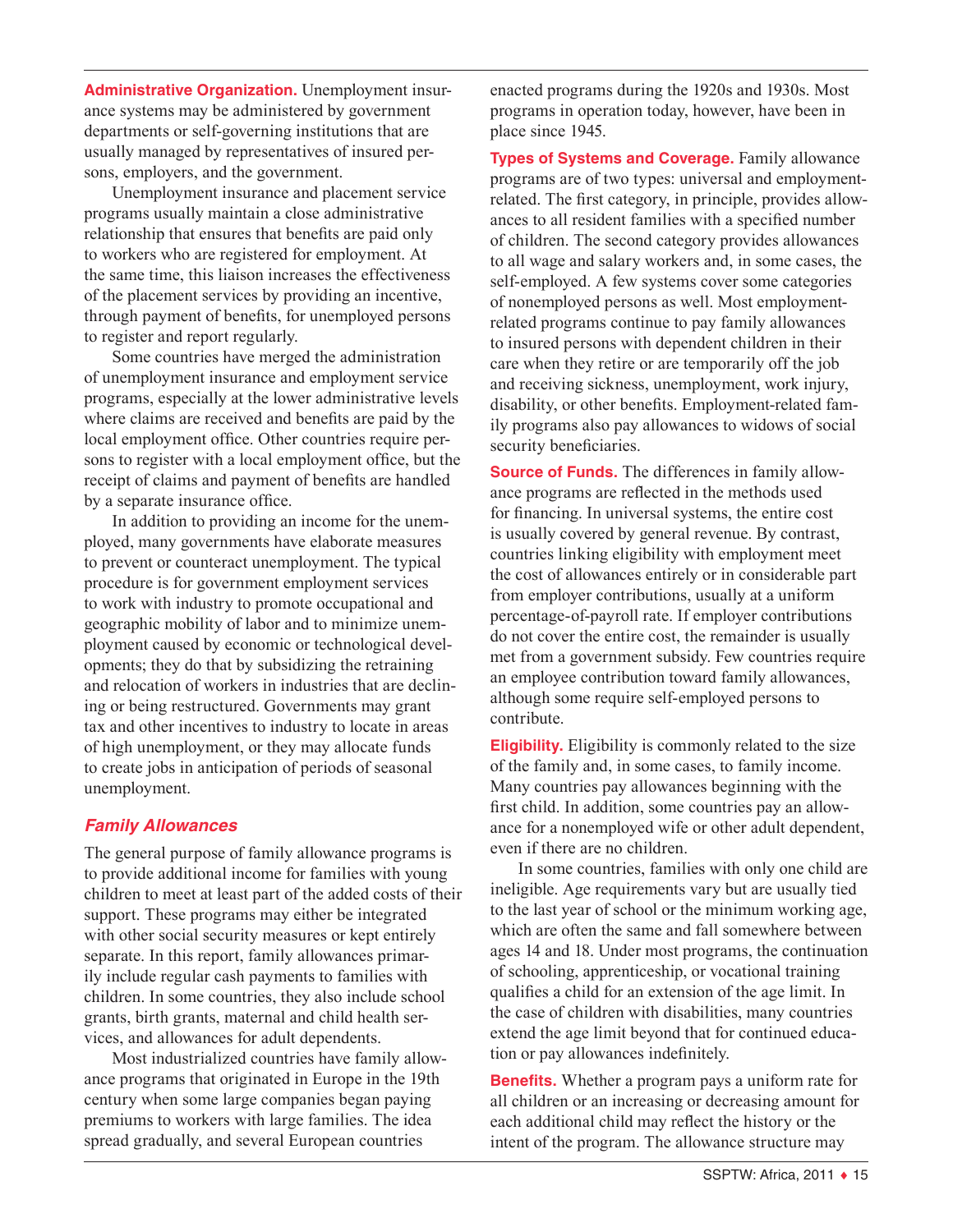vary, for example, depending on whether the primary intent is to provide assistance or stimulate population growth. The allowance in most countries is a uniform amount for every child, regardless of the number of children in a family. The allowance in most of the other countries increases for each additional child; the payment for a fifth child, for example, may be considerably larger than that for the first or second child. In a few countries, the allowance per child diminishes or ceases with the addition of children beyond a certain number. In some countries, family allowances (and tax exemptions for dependent family members) have been replaced or supplemented by credits or other forms of a negative income tax.

**Administrative Organization.** In countries where family allowances are available to all families and financed from general revenues, the program is usually administered by a government department. Where allowances are payable mainly to families of employed persons and financed primarily from employer contributions, the administration may be by a semiautonomous agency under public supervision. Equalization funds may handle the program's financial operations. Each employer pays family allowances to its employees with their wages. The firm then settles with the local fund only the surplus or deficit of contributions due, after deducting allowances the firm has paid. A similar procedure of settling only surpluses or deficits is followed by the local funds in relation to the regional equalization funds under whose supervision they operate. The equalization process makes it possible to fix a uniform contribution rate for all employers, regardless of the number of children in their employees' families. It also eliminates any effect allowances might have on inducing employers to discriminate in hiring workers with children.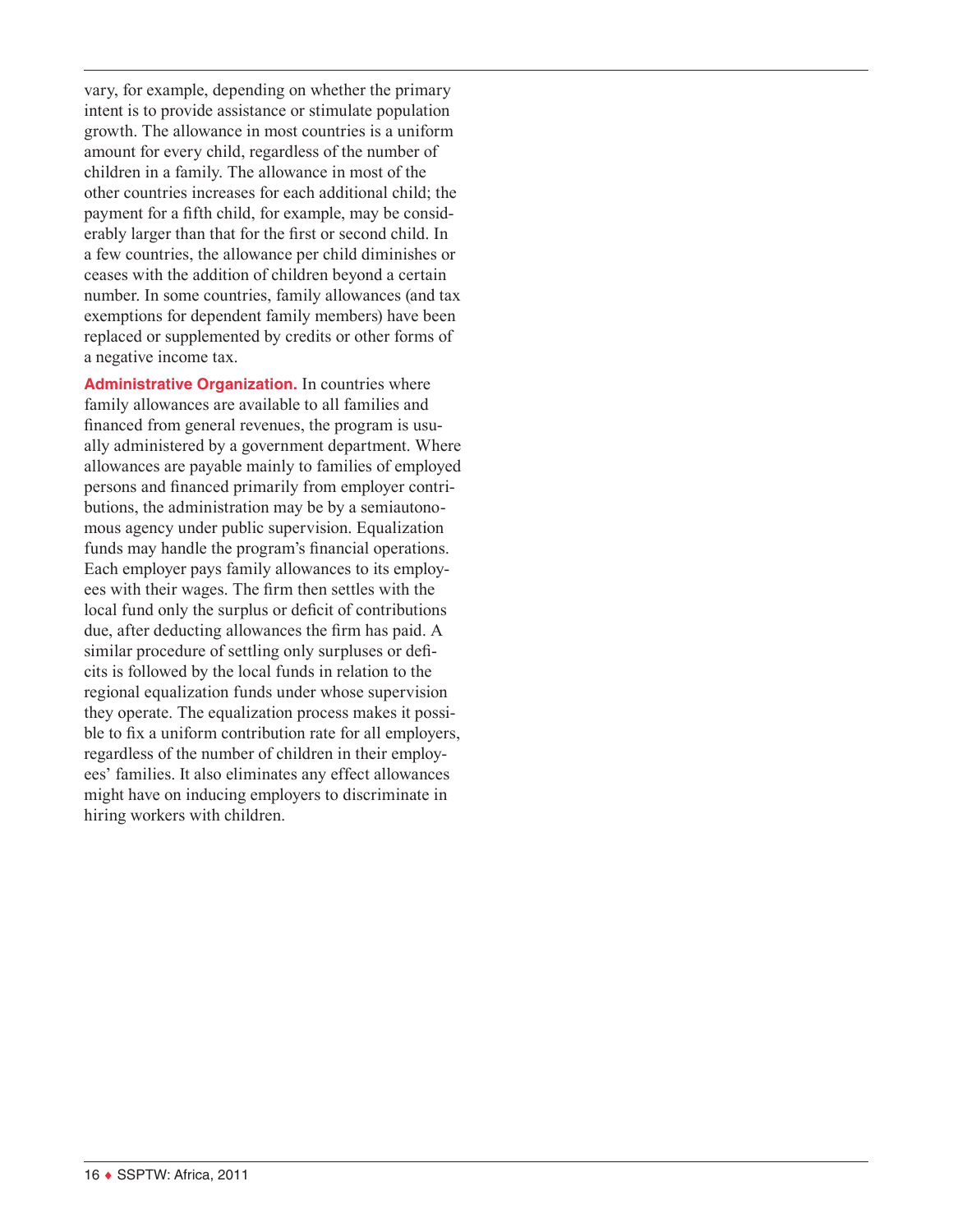# **Table 1. Types of social security programs**

|                          |                                             |                              | Sickness and maternity                             |                           |                             |                           |
|--------------------------|---------------------------------------------|------------------------------|----------------------------------------------------|---------------------------|-----------------------------|---------------------------|
| Country                  | Old age,<br>disability,<br>and<br>survivors | Cash<br>benefits<br>for both | Cash<br>benefits plus<br>medical care <sup>a</sup> | Work<br>injury            | Unemployment allowances     | Family                    |
| Algeria                  | $\mathsf{X}$                                | $\mathsf{X}$                 | $\mathsf{X}$                                       | $\boldsymbol{\mathsf{X}}$ | $\mathsf{X}$                | X                         |
| <b>Benin</b>             | X                                           | b                            | $\mathbf C$                                        | X                         | $\mathsf{d}$                | X                         |
| <b>Botswana</b>          | $\mathbf{e}$                                | $\mathsf{d}$                 | $\mathsf{d}$                                       | X                         | $\mathsf{d}$                | $\mathbf C$               |
| <b>Burkina Faso</b>      | X                                           | b, f                         | X                                                  | $\mathsf{X}$              | $\mathsf{d}$                | X                         |
| <b>Burundi</b>           | $\mathsf{X}$                                | $\mathsf{d}$                 | $\mathsf{d}$                                       | $\mathsf{X}$              | $\mathsf{d}$                | $\mathsf{X}$              |
| Cameroon                 | X                                           | b, f                         | X                                                  | $\mathsf{X}$              | $\mathsf{d}$                | X                         |
| Cape Verde               | $\mathsf{X}$                                | $\mathsf{X}$                 | $\mathsf{X}$                                       | $\mathsf{X}$              | $\mathsf{d}$                | $\mathsf{X}$              |
| Central African Republic | X                                           | b, f                         | $\mathsf{d}$                                       | $\mathsf{X}$              | $\mathsf{d}$                | X                         |
| Chad                     | X                                           | b, f                         | $\mathbf C$                                        | X                         | $\mathsf{d}$                | X                         |
| Congo (Brazzaville)      | X                                           | b, f                         | X                                                  | $\mathsf{X}$              | $\mathsf{d}$                | X                         |
| Congo (Kinshasa)         | X                                           | $\sf d$                      | $\mathbf{C}$                                       | X                         | $\mathsf{d}$                | X                         |
| Côte d'Ivoire            | X                                           | $\mathsf b$                  | X                                                  | X                         | $\mathsf{d}$                | $\mathsf{X}$              |
| Egypt                    | $\mathsf{X}$                                | $\mathsf{X}$                 | $\mathsf{X}$                                       | $\mathsf{X}$              | $\mathsf{X}$                | $\mathsf{d}$              |
| <b>Equatorial Guinea</b> | X                                           | X                            | X                                                  | X                         | $\mathsf{d}$                | X                         |
| Ethiopia                 | $\mathsf{X}$                                | $\mathsf{d}$                 | $\mathsf{d}$                                       | $\mathsf{X}$              | $\mathsf{d}$                | $\mathsf{d}$              |
| Gabon                    | X                                           | b, f                         | X                                                  | $\mathsf{X}$              | $\mathsf{d}$                | X                         |
| Gambia                   | X                                           | $\mathsf{d}$                 | $\mathsf{d}$                                       | X                         | $\mathsf{d}$                | d                         |
| Ghana                    | X                                           | $\mathsf{d}$                 | $\mathbf C$                                        | $\mathsf{X}$              | $\mathsf{d}$                | d                         |
| Guinea                   | $\mathsf{X}$                                | $X^f$                        | $\mathsf{X}$                                       | X                         | $\mathsf{d}$                | $\boldsymbol{\mathsf{X}}$ |
| Kenya                    | X                                           | $\mathsf{d}$                 | g                                                  | X                         | $\mathsf{d}$                | d                         |
| Liberia                  | $\mathsf{X}$                                | $\mathsf{d}$                 | $\mathsf{d}$                                       | $\mathsf{X}$              | $\mathsf{d}$                | d                         |
| Libya                    | X                                           | $\boldsymbol{\mathsf{X}}$    | X                                                  | X                         | $\mathsf{d}$                | C                         |
| Madagascar               | X                                           | b, f                         | $\mathsf{X}$                                       | X                         | $\mathsf{d}$                | X                         |
| Malawi                   | h                                           | d                            | $\mathbf g$                                        | X                         | d                           | d                         |
| Mali                     | $\mathsf X$                                 | b, f                         | $\boldsymbol{\mathsf{X}}$                          | $\mathsf{X}$              | $\sf d$                     | $\boldsymbol{\mathsf{X}}$ |
| Mauritania               | X                                           | b, f                         | X                                                  | $\overline{\mathsf{X}}$   | $\mathsf d$                 | $\mathsf{X}$              |
| <b>Mauritius</b>         | $\mathsf{X}$                                | $\mathsf{d}$                 | $\mathsf{g}$                                       | $\mathsf{X}$              | X                           | $\mathsf{X}$              |
| Morocco                  | X                                           | $\pmb{\mathsf{X}}$           | X                                                  | X                         | $\mathsf{d}$                | $\pmb{\mathsf{X}}$        |
| Niger                    | $\mathsf{X}$                                | b, f                         | X                                                  | $\mathsf{X}$              | $\mathsf{d}$                | $\mathsf{X}$              |
| Nigeria                  | X                                           | ${\sf d}$                    | $\mathsf g$                                        | X                         | c, h                        | d                         |
| Rwanda                   | $\mathsf X$                                 | $\sf d$                      | $\mathsf{d}$                                       | $\boldsymbol{\mathsf{X}}$ | $\operatorname{\mathsf{d}}$ | d                         |
|                          |                                             |                              |                                                    |                           |                             | (Continued)               |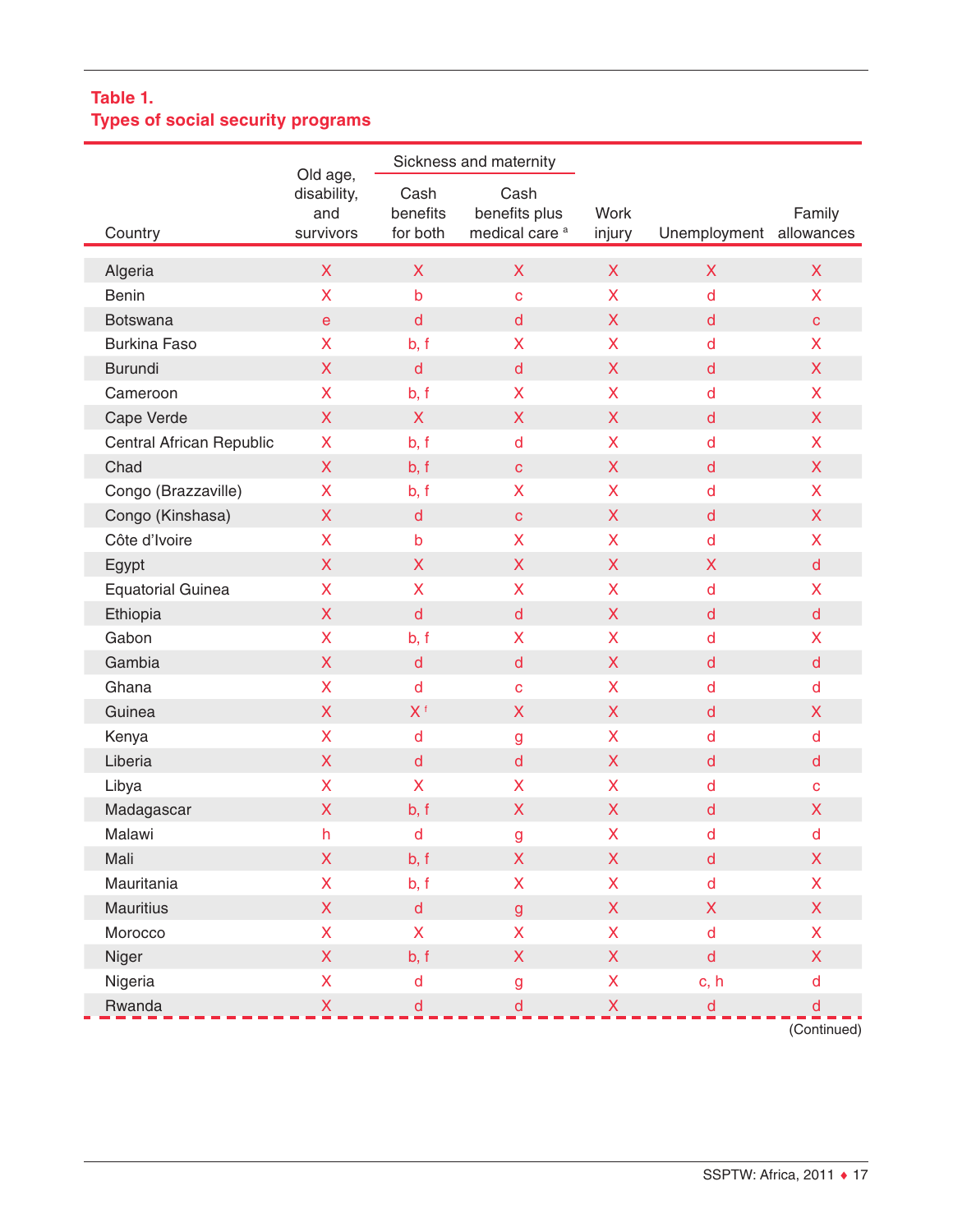# **Table 1. Types of social security programs—***Continued*

|                       |                                             |                              | Sickness and maternity                             |                       |              |                      |
|-----------------------|---------------------------------------------|------------------------------|----------------------------------------------------|-----------------------|--------------|----------------------|
| Country               | Old age,<br>disability,<br>and<br>survivors | Cash<br>benefits<br>for both | Cash<br>benefits plus<br>medical care <sup>a</sup> | <b>Work</b><br>injury | Unemployment | Family<br>allowances |
| São Tomé and Principe | X                                           | $\mathsf{X}$                 | $\mathbf{C}$                                       | X                     | d            | d                    |
|                       |                                             |                              |                                                    |                       |              |                      |
| Senegal               | Χi                                          | b                            | X                                                  | X                     | d            | X                    |
| Seychelles            | X                                           | X                            | $\mathbf{C}$                                       | $\mathsf{X}$          | $\mathbf{C}$ | d                    |
| Sierra Leone          | X                                           | d                            | d                                                  | X                     | d            | d                    |
| South Africa          | Xi                                          | $\mathbf{C}$                 | $\mathbf{C}$                                       | $\sf X$               | X            | X                    |
| Sudan                 | X                                           | d                            | d                                                  | X                     | d            | d                    |
| Swaziland             | X                                           | d                            | d                                                  | X                     | d            | d                    |
| Tanzania              | X                                           | b                            | X                                                  | X                     | d            | d                    |
| Togo                  | X                                           | b, f                         | $\mathbf{C}$                                       | X                     | d            | X                    |
| <b>Tunisia</b>        | X                                           | X                            | X                                                  | X                     | X            | X                    |
| Uganda                | X                                           | d                            | d                                                  | X                     | d            | d                    |
| Zambia                | X                                           | d                            | $\mathbf{g}$                                       | X                     | d            | d                    |
| Zimbabwe              | X                                           | d                            | g                                                  | X                     | d            | d                    |
|                       |                                             |                              |                                                    |                       |              |                      |

SOURCE: Based on information in the country summaries in this volume.

- a. Coverage is provided for medical care, hospitalization, or both.
- b. Maternity benefits only.
- c. Coverage is provided under other programs or through social assistance.
- d. Has no program or information is not available.
- e. Old-age and orphan's benefits only.
- f. Maternity benefits are financed under Family Allowances.
- g. Medical benefits only.
- h. The statutory system has yet to be implemented.
- i. Old-age and survivor benefits only.
- j. Old-age and disability benefits only, with survivor benefits provided under Unemployment.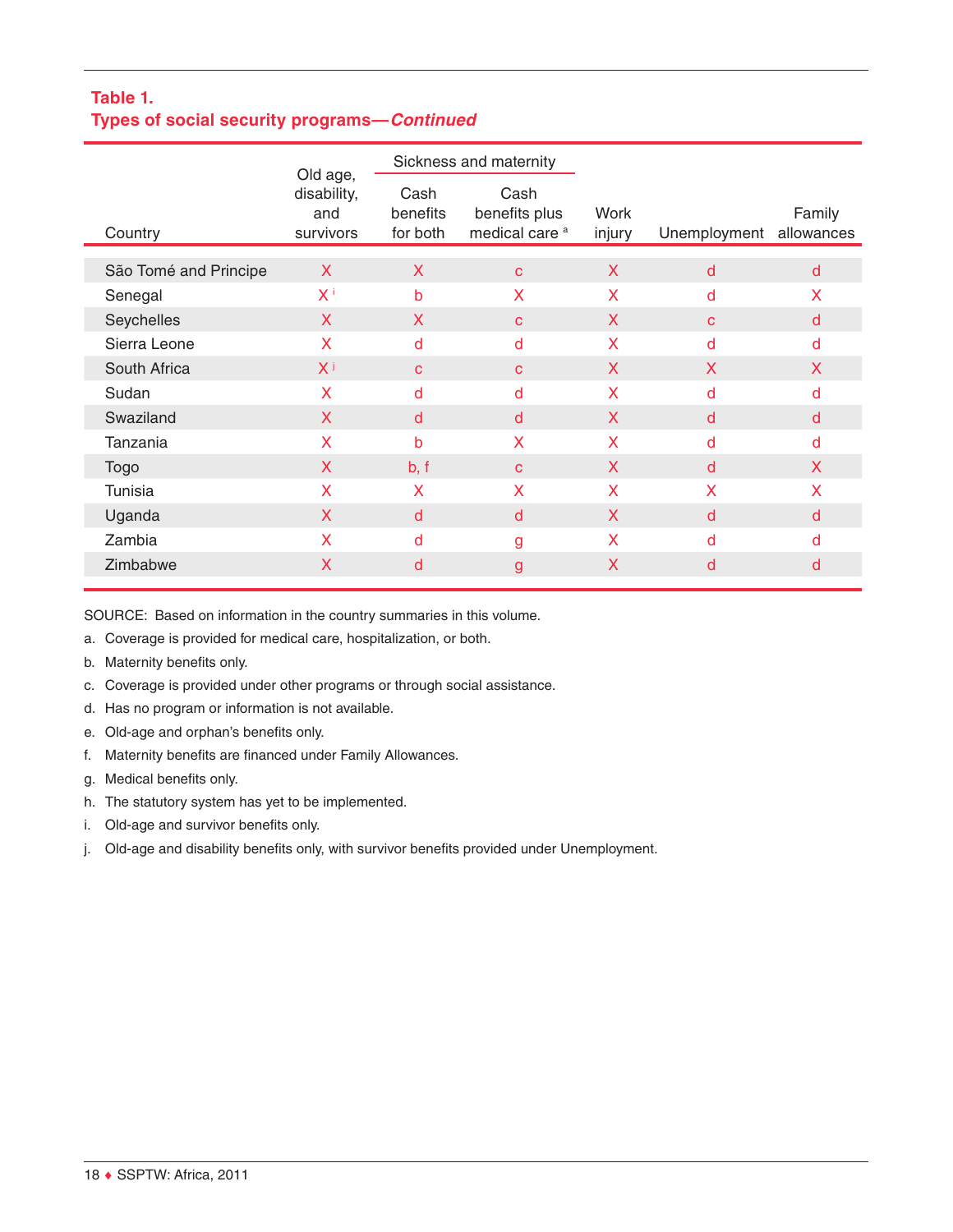# **Table 2. Types of mandatory systems for retirement income**

| Country                  | Flat-<br>rate | Earnings-<br>related      | Means-<br>tested | Flat-rate<br>universal | Provident<br>funds | Occupational<br>retirement<br>schemes | Individual<br>retirement<br>schemes |
|--------------------------|---------------|---------------------------|------------------|------------------------|--------------------|---------------------------------------|-------------------------------------|
|                          |               | $\mathsf{X}$              |                  |                        |                    |                                       |                                     |
| Algeria<br><b>Benin</b>  |               |                           |                  |                        |                    |                                       |                                     |
|                          |               | X                         |                  |                        |                    |                                       |                                     |
| <b>Botswana</b>          |               |                           |                  | $\mathsf{X}$           |                    |                                       |                                     |
| <b>Burkina Faso</b>      |               | $\boldsymbol{\mathsf{X}}$ |                  |                        |                    |                                       |                                     |
| <b>Burundi</b>           |               | $\mathsf{X}$              |                  |                        |                    |                                       |                                     |
| Cameroon                 |               | $\mathsf{x}$              |                  |                        |                    |                                       |                                     |
| Cape Verde               |               | $\mathsf{X}$              |                  |                        |                    |                                       |                                     |
| Central African Republic |               | $\mathsf{X}$              |                  |                        |                    |                                       |                                     |
| Chad                     |               | $\mathsf{X}$              |                  |                        |                    |                                       |                                     |
| Congo (Brazzaville)      |               | X                         |                  |                        |                    |                                       |                                     |
| Congo (Kinshasa)         |               | $\overline{\mathsf{X}}$   |                  |                        |                    |                                       |                                     |
| Côte d'Ivoire            |               | $\overline{\mathsf{x}}$   |                  |                        |                    |                                       |                                     |
| Egypt                    |               | X <sup>a</sup>            |                  |                        |                    |                                       |                                     |
| <b>Equatorial Guinea</b> |               | $\mathsf{X}$              |                  |                        |                    |                                       |                                     |
| Ethiopia                 |               | $\mathsf{X}$              |                  |                        |                    |                                       |                                     |
| Gabon                    |               | $\mathsf{X}$              |                  |                        |                    |                                       |                                     |
| Gambia                   |               | $\overline{\mathsf{X}}$   |                  |                        | $\mathsf{X}$       |                                       |                                     |
| Ghana                    |               | $\mathsf{X}$              |                  |                        |                    | $\boldsymbol{\mathsf{X}}$             |                                     |
| Guinea                   |               | $\mathsf{X}$              |                  |                        |                    |                                       |                                     |
| Kenya                    |               |                           |                  |                        | X                  |                                       |                                     |
| Liberia                  |               | $\boldsymbol{\mathsf{X}}$ | $\mathsf{x}$     |                        |                    |                                       |                                     |
| Libya                    |               | $\mathsf{X}$              |                  |                        |                    |                                       |                                     |
| Madagascar               |               | $\pmb{\mathsf{X}}$        |                  |                        |                    |                                       |                                     |
| Malawi                   |               | $\mathsf b$               |                  |                        |                    |                                       |                                     |
| Mali                     |               | X                         |                  |                        |                    |                                       |                                     |
| Mauritania               |               | Χ                         |                  |                        |                    |                                       |                                     |
| Mauritius                |               | $\mathsf X$               |                  | X <sup>c</sup>         |                    |                                       |                                     |
| Morocco                  |               | $\bar{\mathsf{X}}$        |                  |                        |                    |                                       |                                     |
| Niger                    |               | $\mathsf X$               |                  |                        |                    |                                       |                                     |
| Nigeria                  |               |                           |                  |                        |                    |                                       | $\bar{\mathsf{X}}$                  |
| Rwanda                   |               | $\boldsymbol{\mathsf{X}}$ |                  |                        |                    |                                       |                                     |
|                          |               |                           |                  |                        |                    |                                       | (Continued)                         |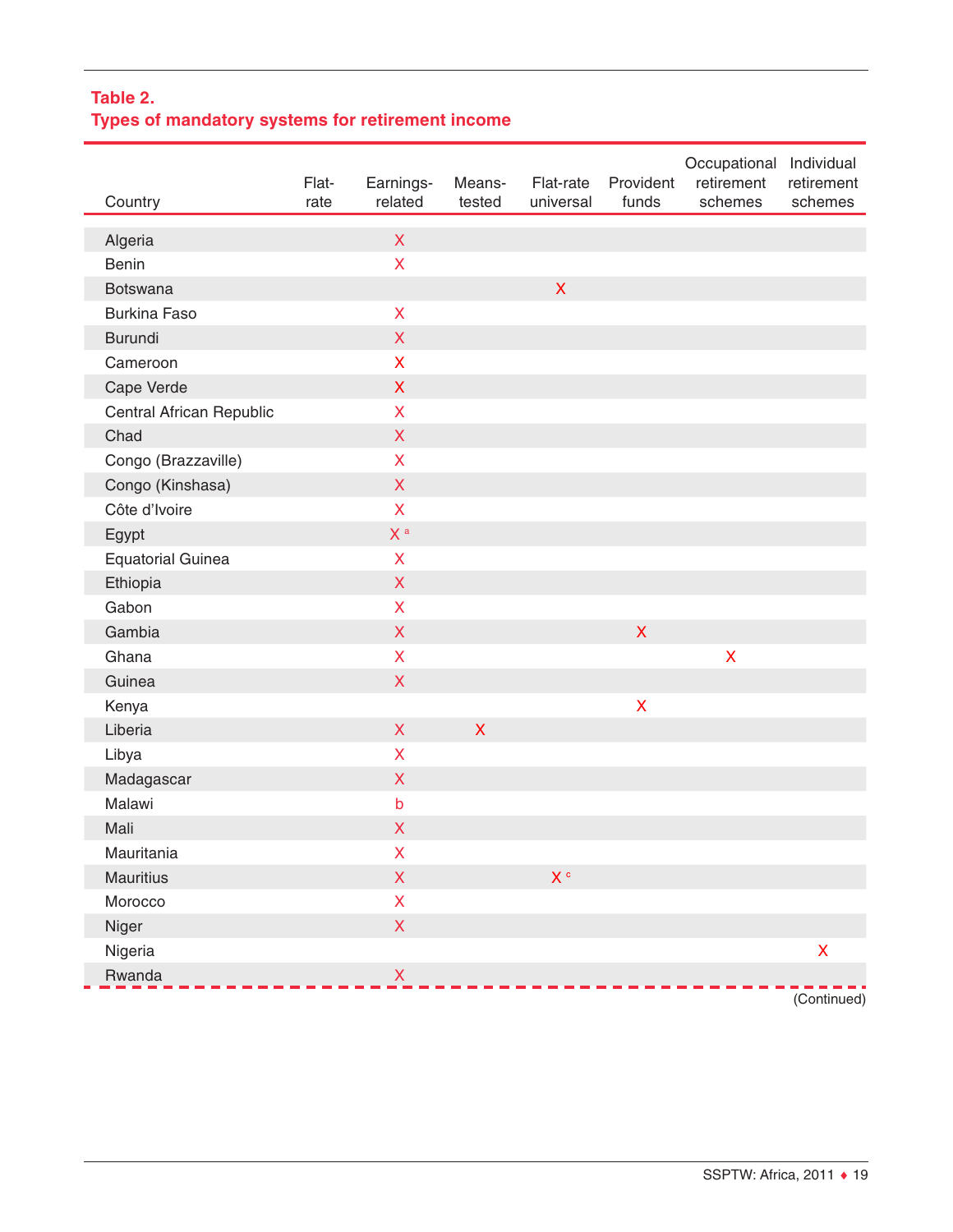# **Table 2. Types of mandatory systems for retirement income—***Continued*

| Country               | Flat-<br>rate | Earnings-<br>related    | Means-<br>tested          | Flat-rate<br>universal | Provident<br>funds | Occupational<br>retirement<br>schemes | Individual<br>retirement<br>schemes |
|-----------------------|---------------|-------------------------|---------------------------|------------------------|--------------------|---------------------------------------|-------------------------------------|
|                       |               |                         |                           |                        |                    |                                       |                                     |
| São Tomé and Principe |               | X                       |                           |                        |                    |                                       |                                     |
| Senegal               |               | $\mathsf{X}$            |                           |                        |                    |                                       |                                     |
| Seychelles            |               | X                       |                           | $\mathsf{X}$           |                    |                                       |                                     |
| Sierra Leone          |               | $\overline{\mathsf{X}}$ |                           |                        |                    |                                       |                                     |
| South Africa          |               |                         | $\boldsymbol{\mathsf{X}}$ |                        |                    |                                       |                                     |
| Sudan                 |               | X                       |                           |                        |                    |                                       |                                     |
| Swaziland             |               |                         | $\mathsf{X}$              |                        | $\mathsf{X}$       |                                       |                                     |
| Tanzania              |               | X                       |                           |                        |                    |                                       |                                     |
| Togo                  |               | X                       |                           |                        |                    |                                       |                                     |
| Tunisia               |               | $\overline{\mathsf{X}}$ |                           |                        |                    |                                       |                                     |
| Uganda                |               |                         |                           |                        | $\mathsf{X}$       |                                       |                                     |
| Zambia                |               | X                       |                           |                        |                    |                                       |                                     |
| Zimbabwe              |               | X                       |                           |                        |                    |                                       |                                     |
|                       |               |                         |                           |                        |                    |                                       |                                     |

SOURCE**:** Based on information in the country summaries in this volume.

NOTE: The types of mandatory systems for retirement income are defined as follows:

**Flat-rate pension:** A pension of uniform amount or one based on years of service or residence but independent of earnings. It is financed by payroll tax contributions from employees, employers, or both.

**Earnings-related pension:** A pension based on earnings. It is financed by payroll tax contributions from employees, employers, or both.

**Means-tested pension:** A pension paid to eligible persons whose own or family income, assets, or both fall below designated levels. It is generally financed through government contributions, with no contributions from employers or employees.

**Flat-rate universal pension:** A pension of uniform amount normally based on residence but independent of earnings. It is generally financed through government contributions, with no contributions from employers or employees.

**Provident funds:** Employee and employer contributions are set aside for each employee in publicly managed special funds. Benefits are generally paid as a lump sum with accrued interest.

**Occupational retirement schemes:** Employers are required by law to provide private occupational retirement schemes financed by employer and, in some cases, employee contributions. Benefits are paid as a lump sum, annuity, or pension.

**Individual retirement schemes:** Employees and, in some cases, employers must contribute a certain percentage of earnings to an individual account managed by a public or private fund manager chosen by the employee. The accumulated capital in the individual account is used to purchase an annuity, make programmed withdrawals, or a combination of the two and may be paid as a lump sum.

- a. Earnings-related income includes a flat-rate increment.
- b. A mandatory system for retirement income has yet to be implemented.
- c. Benefits increase with age.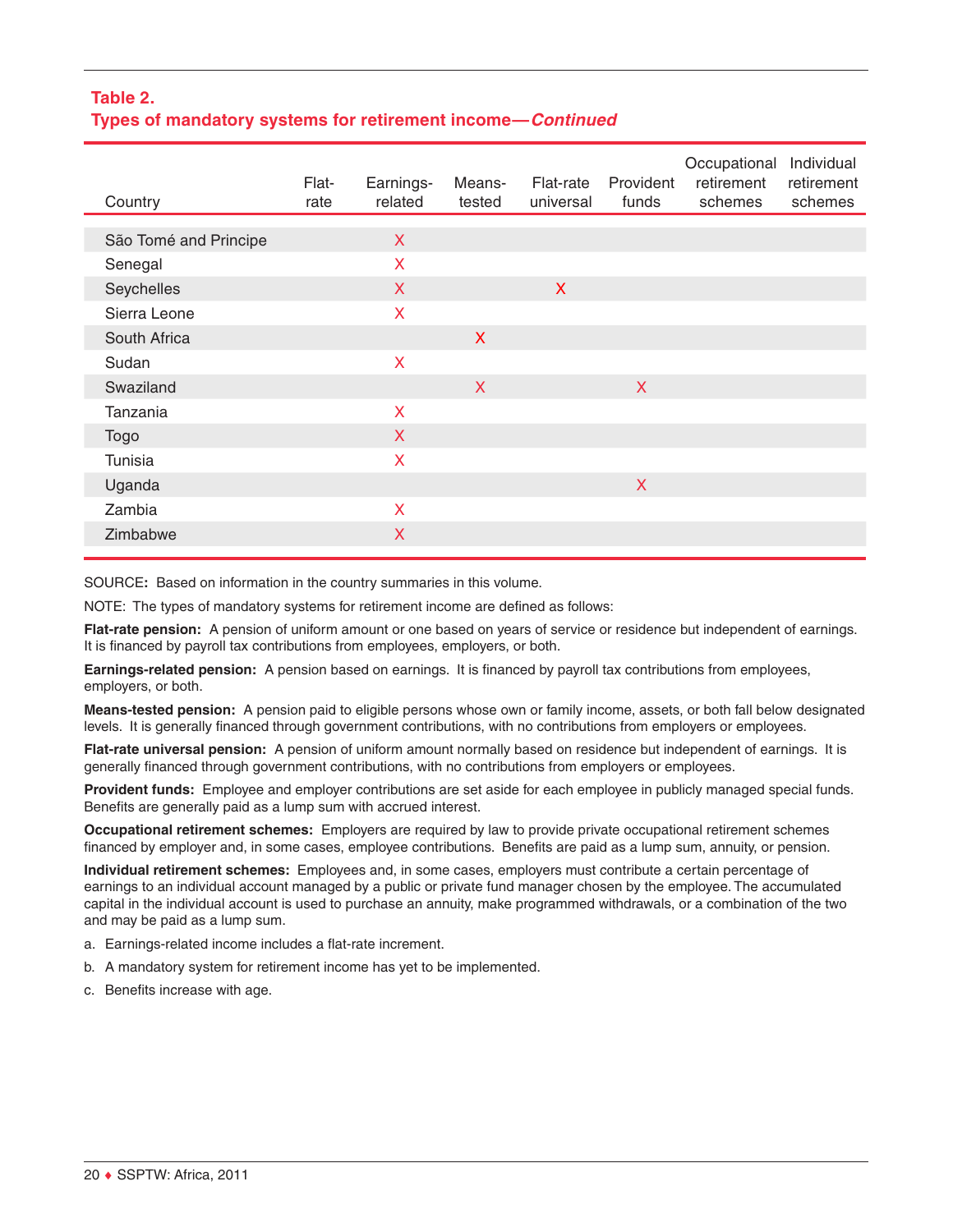# **Table 3. Demographic and other statistics related to social security, 2011**

|                                    | Total<br>population | Per-<br>centage<br>65 or | Dependency         |      | Life<br>expectancy<br>at birth (years) |                 | Statutory<br>pensionable<br>age |                       | Early<br>pensionable<br>age b | <b>GDP</b><br>per<br>capita |
|------------------------------------|---------------------|--------------------------|--------------------|------|----------------------------------------|-----------------|---------------------------------|-----------------------|-------------------------------|-----------------------------|
| Country                            | (millions)          | older                    | ratio <sup>a</sup> |      | Men Women                              |                 | Men Women                       |                       | Men Women                     | (US\$)                      |
| Algeria                            | 35.5                | 4.6                      | 46.3               | 71.9 | 75.0                                   | 60              | 55                              | 50                    | 45                            | 8,477                       |
| Benin                              | 8.9                 | 3.0                      | 87.7               | 54.8 | 58.7                                   | 60              | 60                              | 55                    | 55                            | 1,506                       |
| <b>Botswana</b>                    | 2.0                 | 4.0                      | 57.6               | 53.7 | 51.3                                   | 65              | 65                              | $\mathbf C$           | $\mathbf C$                   | 13,462                      |
| <b>Burkina Faso</b>                | 16.5                | 2.2                      | 90.7               | 55.0 | 57.0                                   | 56 <sup>d</sup> | 56 <sup>d</sup>                 | $\mathbf C$           | C                             | 1,217                       |
| <b>Burundi</b>                     | 8.4                 | 2.9                      | 68.7               | 49.6 | 52.6                                   | 60              | 60                              | $\mathbf C$           | $\mathbf C$                   | 403                         |
| Cameroon                           | 19.6                | 3.5                      | 78.9               | 51.4 | 53.6                                   | 60              | 60                              | 50                    | 50                            | 2,219                       |
| Cape Verde                         | 0.5                 | 5.9                      | 60.5               | 70.5 | 77.7                                   | 65              | 60                              | ${\bf C}$             | ${\bf C}$                     | 3,431                       |
| <b>Central African</b><br>Republic | 4.4                 | 4.0                      | 79.7               | 47.7 | 51.3                                   | 60              | 60                              | $\mathbf C$           | $\mathbf C$                   | 766                         |
| Chad                               | 11.2                | 2.9                      | 93.5               | 48.6 | 51.6                                   | 60              | 60                              | $\mathbf C$           | $\mathbf C$                   | 1,331                       |
| Congo<br>(Brazzaville)             | 4.0                 | 3.7                      | 79.4               | 56.6 | 59.3                                   | 60              | 60                              | $\mathbf C$           | $\mathbf C$                   | 4,583                       |
| Congo<br>(Kinshasa)                | 66.0                | 2.7                      | 95.9               | 47.3 | 50.6                                   | 65              | 60                              | ${\bf C}$             | $\mathbf C$                   | 327                         |
| Côte d'Ivoire                      | 19.7                | 3.8                      | 80.9               | 55.3 | 57.7                                   | 55              | 55                              | 50                    | 50                            | 1,696                       |
| Egypt                              | 81.1                | 5.0                      | 57.6               | 71.6 | 75.5                                   | 60              | 60                              | $\mathop{\mathrm{e}}$ | $\mathsf e$                   | 5,840                       |
| Equatorial<br>Guinea               | 0.70                | 2.9                      | 72.8               | 50.3 | 52.9                                   | 60              | 60                              | $\mathbf C$           | C                             | 34,680                      |
| Ethiopia                           | 83.0                | 3.3                      | 81.2               | 58.3 | 61.6                                   | 60              | 60                              | 55                    | 55                            | 991                         |
| Gabon                              | 1.5                 | 4.3                      | 66.1               | 62.3 | 64.3                                   | 55              | 55                              | C                     | C                             | 14,984                      |
| Gambia                             | 1.7                 | 2.2                      | 85.7               | 57.7 | 60.3                                   | 60              | 60                              | 45                    | 45                            | 1,446                       |
| Ghana                              | 24.4                | 3.8                      | 73.6               | 63.7 | 65.8                                   | 60              | 60                              | 55                    | 55                            | 1,533                       |
| Guinea                             | 10.0                | 3.3                      | 86.0               | 53.2 | 56.4                                   | 55              | 55                              | 50                    | 50                            | 1,037                       |
| Kenya                              | 40.5                | 2.7                      | 82.2               | 56.7 | 59.2                                   | 60              | 60                              | C                     | $\mathbf C$                   | 1,622                       |
| Liberia                            | 4.0                 | 2.8                      | 86.2               | 56.4 | 58.6                                   | 60              | 60                              | с                     | C                             | 400                         |
| Libya                              | 6.4                 | 4.3                      | 53.2               | 72.7 | 77.9                                   | 65              | 60                              | $\mathbf C$           | $\mathbf C$                   | 16,999                      |
| Madagascar                         | 20.7                | 3.1                      | 86.0               | 65.2 | 68.6                                   | 60              | 55                              | $\mathbf C$           | $\mathsf C$                   | 958                         |
| Malawi                             | 14.9                | 3.1                      | 95.7               | 54.9 | 55.2                                   | f               | f                               |                       | $\mathsf f$<br>$\mathsf f$    | 902                         |
| Mali                               | 15.4                | 2.2                      | 97.5               | 50.9 | 53.1                                   | 58              | 58                              | 53                    | 53                            | 1,207                       |
| Mauritania                         | 3.5                 | 2.7                      | 74.1               | 57.4 | 61.0                                   | 60              | 55                              | C                     | $\mathbf C$                   | 2,037                       |
| <b>Mauritius</b>                   | 1.3                 | 6.9                      | 40.4               | 70.4 | 76.9                                   | 60              | 60                              | $\mathbf C$           | C                             | 13,101                      |
| Morocco                            | 32.0                | 5.5                      | 50.4               | 70.3 | 74.9                                   | 60              | 60                              | 55                    | 55                            | 4,638                       |
| Niger                              | 15.5                | 2.2                      | 104.8              | 54.8 | 55.8                                   | 60              | 60                              | ${\bf C}$             | ${\bf C}$                     | 677                         |
| Nigeria                            | 158.4               | 3.4                      | 85.9               | 51.7 | 53.4                                   | 50              | 50                              | $\mathbf C$           | С                             | 2,289                       |
| Rwanda                             | 10.6                | 2.7                      | 82.8               | 54.5 | 57.1                                   | 55              | 55                              | $\mathbf C$           | ${\bf C}$                     | 1,102                       |

(Continued)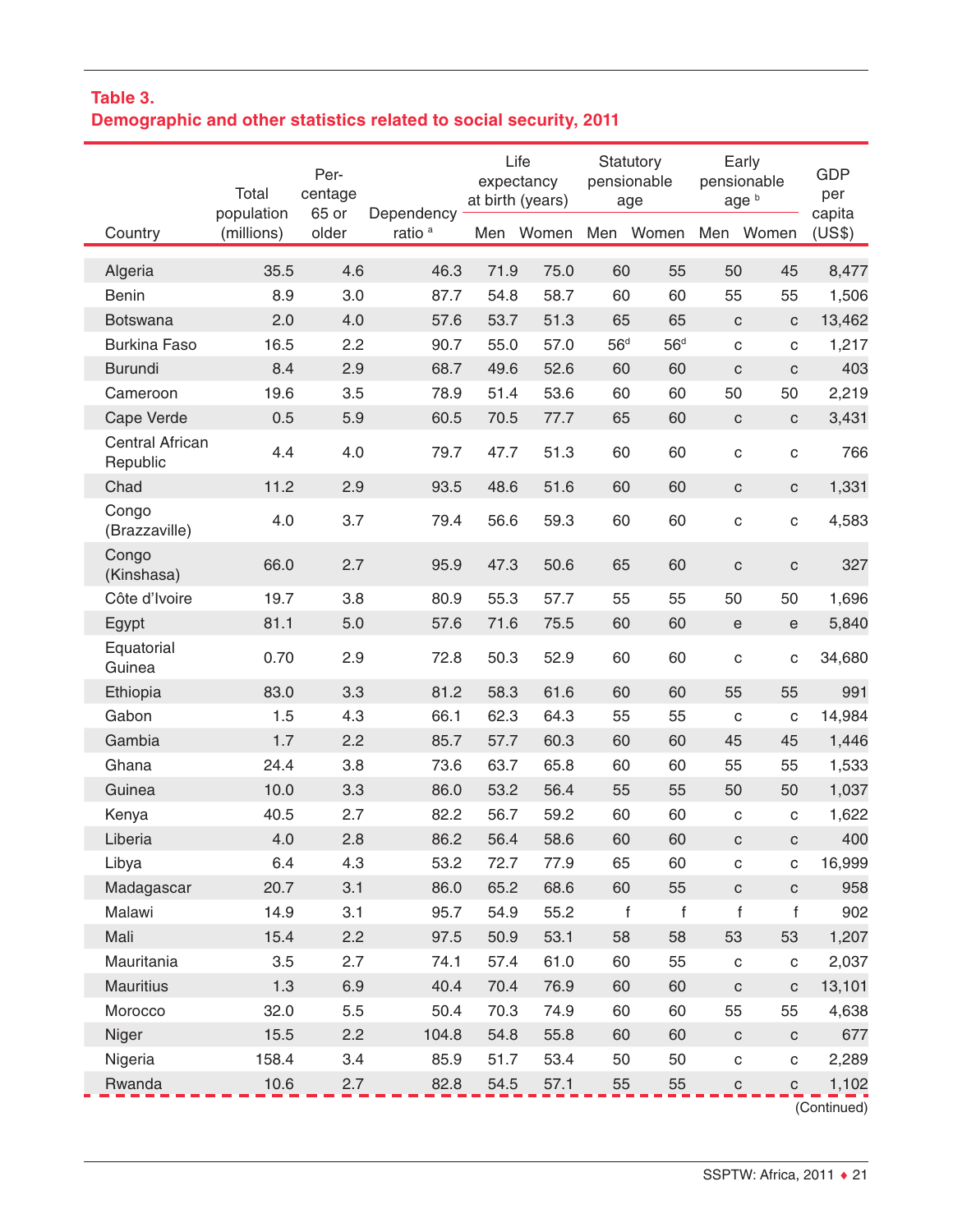# **Table 3. Demographic and other statistics related to social security, 2011—***Continued*

|                          | Total<br>Population | Per-<br>centage<br>65 or | Dependency         |      | Life<br>expectancy<br>at birth (years) |     | Statutory<br>pensionable<br>age | Early<br>pensionable<br>age b |             | <b>GDP</b><br>per<br>capita |
|--------------------------|---------------------|--------------------------|--------------------|------|----------------------------------------|-----|---------------------------------|-------------------------------|-------------|-----------------------------|
| Country                  | (millions)          | older                    | ratio <sup>a</sup> | Men  | Women                                  | Men | Women                           | Men                           | Women       | (US\$)                      |
| São Tomé and<br>Principe | 0.2                 | 3.9                      | 79.3               | 63.5 | 66.5                                   | 62  | 57                              | C                             | $\mathbf C$ | 1,875                       |
| Senegal                  | 12.4                | 2.4                      | 85.5               | 58.6 | 60.9                                   | 55  | 55                              | 53                            | 53          | 1,830                       |
| Seychelles               | 0.1                 | 7.2                      | 40.9               | 68.9 | 78.3                                   | 63  | 63                              | $\mathsf{C}$                  | $\mathbf C$ | 20,828                      |
| Sierra Leone             | 5.9                 | 1.9                      | 81.4               | 47.5 | 48.9                                   | 60  | 60                              | 55                            | 55          | 825                         |
| South Africa             | 50.1                | 4.6                      | 53.3               | 53.1 | 54.1                                   | 60  | 60                              | $\mathbf{C}$                  | $\mathbf C$ | 10,140                      |
| Sudan                    | 43.6                | 3.6                      | 77.5               | 60.2 | 63.8                                   | 60  | 60                              | 50                            | 50          | 2,300                       |
| Swaziland                | 1.2                 | 3.4                      | 71.8               | 49.7 | 48.5                                   | 50  | 50                              | $\mathbf{C}$                  | $\mathbf C$ | 5,058                       |
| Tanzania                 | 44.8                | 3.1                      | 91.8               | 58.2 | 60.3                                   | 60  | 60                              | 55                            | 55          | 1,426                       |
| <b>Togo</b>              | 6.0                 | 3.4                      | 75.6               | 56.2 | 59.4                                   | 60  | 60                              | $\mathbf{C}$                  | $\mathbf C$ | 846                         |
| Tunisia                  | 10.5                | 7.0                      | 43.7               | 72.6 | 77.1                                   | 60  | 60                              | 55                            | 55          | 8,509                       |
| Uganda                   | 33.4                | 2.5                      | 103.8              | 53.8 | 55.4                                   | 55  | 55                              | $\mathsf{C}$                  | $\mathbf C$ | 1,251                       |
| Zambia                   | 13.1                | 3.1                      | 97.7               | 49.2 | 50.0                                   | 55  | 55                              | 50                            | 50          | 1,497                       |
| Zimbabwe                 | 12.6                | 4.2                      | 75.7               | 54.0 | 52.7                                   | 60  | 60                              | $\mathsf{C}$                  | C           | 187                         |
|                          |                     |                          |                    |      |                                        |     |                                 |                               |             |                             |

SOURCES: United Nations Population Division, Department of Economic and Social Affairs. World Population Prospects: *The 2010 Revision Population Database*, available at [http://esa.un.org/unpd/wpp/unpp/panel\\_indicators.htm](http://esa.un.org/unpd/wpp/unpp/panel_indicators.htm) (2011); United Nations Development Programme. *International Human Development Indicators (2010)*, available at [http://hdrstats.undp.org/en/tables/](http://hdrstats.undp.org/en/tables/default.html) [default.html](http://hdrstats.undp.org/en/tables/default.html) (2011); U.S. Central Intelligence Agency. *The World Factbook, 2011* (Washington D.C.: Central Intelligence Agency, 2011).

NOTES: Information on statutory and pensionable ages is taken from the country summaries in this volume.

GDP = gross domestic product.

- a. Population aged 14 or younger plus population aged 65 or older, divided by population aged 15–64.
- b. General early pensionable age only; excludes early pensionable ages for specific groups of employees.
- c. The country has no early pensionable age, has one only for specific groups, or information is not available.
- d Pensionable age varies depending on type of employment.
- e Early pension at any age with a minimum contribution period.
- f The statutory old-age pension system has yet to be implemented.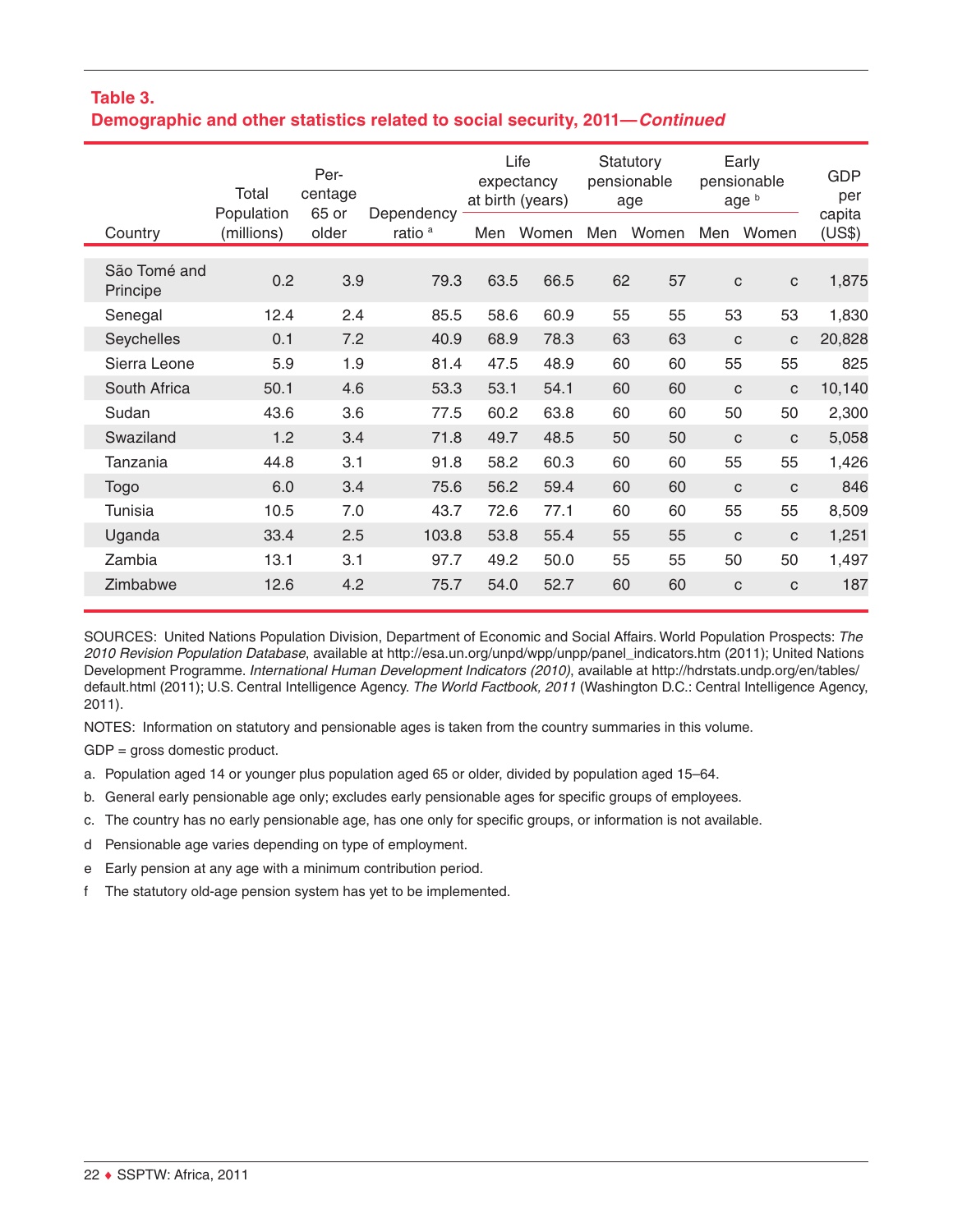# **Table 4. Contribution rates for social security programs, 2011 (in percent)**

|                                       | Old age, disability, and survivors |                           |                      |                           | All social security programs a |                 |  |  |
|---------------------------------------|------------------------------------|---------------------------|----------------------|---------------------------|--------------------------------|-----------------|--|--|
| Country                               | Insured<br>person                  | Employer                  | Total                | Insured<br>person         | Employer                       | Total           |  |  |
| Algeria <sup>b</sup>                  | 7c                                 | 10.25 c                   | 17.25 <sup>c</sup>   | 9                         | 25 <sup>d</sup>                | 34              |  |  |
| <b>Benin</b>                          | 3.6                                | 6.4                       | 6.4                  | 3.6                       | 16.4                           | 20              |  |  |
| <b>Botswana</b>                       | $\mathsf{O}\xspace$                | $\mathsf{O}\xspace$       | 0 <sup>e</sup>       | $\mathbf 0$               | 0 <sup>†</sup>                 | 0 <sup>e</sup>  |  |  |
| Burkina Faso <sup>9</sup>             | 5.5                                | 5.5                       | 11                   | 5.5                       | 19.5                           | 25              |  |  |
| Burundi <sup>9</sup>                  | $\overline{4}$                     | $6\,$                     | 10                   | $\overline{4}$            | 9 <sup>h</sup>                 | 13              |  |  |
| Cameroon <sup>9</sup>                 | 2.8                                | 4.2                       | $\overline{7}$       | 2.8                       | 12.95                          | 15.75           |  |  |
| Cape Verde <sup>9</sup>               | 3                                  | $\overline{7}$            | 10                   | $\overline{7}$            | 16                             | 23              |  |  |
| Central African Republic <sup>9</sup> | 3                                  | $\overline{4}$            | $\overline{7}$       | 3                         | 19                             | 22              |  |  |
| Chad <sup>9</sup>                     | 3.5                                | 5                         | 8.5                  | 3.5                       | 16.5                           | 20              |  |  |
| Congo (Brazzaville) 9                 | $\overline{4}$                     | 8                         | 12                   | $\overline{4}$            | 20.28                          | 24.28           |  |  |
| Congo (Kinshasa)                      | 3.5                                | 3.5                       | $\overline{7}$       | 3.5                       | $\boldsymbol{9}$               | 12.5            |  |  |
| Côte d'Ivoire <sup>9</sup>            | 3.2                                | 4.8                       | 8                    | 3.2                       | 12.55                          | 15.75           |  |  |
| Egypt <sup>9</sup>                    | 13                                 | 17                        | 30                   | 14                        | 26                             | 40              |  |  |
| Equatorial Guinea b                   | 4.5i                               | $21.5$ <sup>i</sup>       | 26                   | 4.5                       | 21.5                           | 26              |  |  |
| Ethiopia                              | 7 <sup>i</sup>                     | 11 <sup>1</sup>           | 18 <sup>i</sup>      | $\overline{7}$            | 11                             | 18              |  |  |
| Gabon <sup>9</sup>                    | 2.5                                | $\sqrt{5}$                | 7.5                  | 2.5                       | 20.1                           | 22.6            |  |  |
| Gambia <sup>9</sup>                   | 5                                  | 10                        | 15                   | $\overline{5}$            | 11                             | 16              |  |  |
| Ghana                                 | $5.5\,^{\rm i}$                    | 13 <sup>i</sup>           | $18.5$ <sup>i</sup>  | 5.5                       | 13 <sup>†</sup>                | 18.5            |  |  |
| Guinea <sup>9</sup>                   | 2.5                                | 10                        | 12.5                 | $\overline{5}$            | 20                             | 25              |  |  |
| Kenya <sup>9</sup>                    | 5                                  | 5                         | 10                   | 5                         | 5f                             | 10              |  |  |
| Liberia                               | 3                                  | $\mathfrak{S}$            | $6\,$                | $\ensuremath{\mathsf{3}}$ | 4.75                           | 7.75            |  |  |
| Libya <sup>b</sup>                    | $3.75$ <sup>i</sup>                | $10.5$ <sup>i</sup>       | $14.25$ <sup>i</sup> | 5.25                      | 12.95                          | 18.2            |  |  |
| Madagascar <sup>9</sup>               | 1                                  | 9.5                       | 10.5                 | $\mathbf{1}$              | 13                             | 14              |  |  |
| Malawi <sup>b</sup>                   | 0 <sup>k</sup>                     | 0 <sup>k</sup>            | 0 <sup>k</sup>       | $\mathbf 0$               | 0 <sup>†</sup>                 | $\pmb{0}$       |  |  |
| Mali <sup>9</sup>                     | 3.6                                | 5.4                       | 9                    | 6.66                      | 17.9                           | 24.56           |  |  |
| Mauritania <sup>9</sup>               | 1                                  | $\overline{c}$            | 3                    | 1                         | 15                             | 16              |  |  |
| Mauritius <sup>9</sup>                | 3                                  | 6 <sup>i</sup>            | 9 <sup>i</sup>       | $\overline{4}$            | 6 <sup>†</sup>                 | 10 <sup>1</sup> |  |  |
| Morocco <sup>9</sup>                  | 3.96                               | 7.93                      | 11.89                | 6.29                      | 18.5                           | 24.79           |  |  |
| Niger <sup>9</sup>                    | 5.25                               | 5.25                      | 10.5                 | 5.25                      | 15.4                           | 20.65           |  |  |
| Nigeria                               | 7.5                                | 7.5                       | 15                   | 7.5                       | 8.5                            | 16              |  |  |
| Rwanda <sup>9</sup>                   | 3                                  | $\ensuremath{\mathsf{3}}$ | $6\phantom{1}6$      | 3                         | 5                              | $\overline{8}$  |  |  |

(Continued)